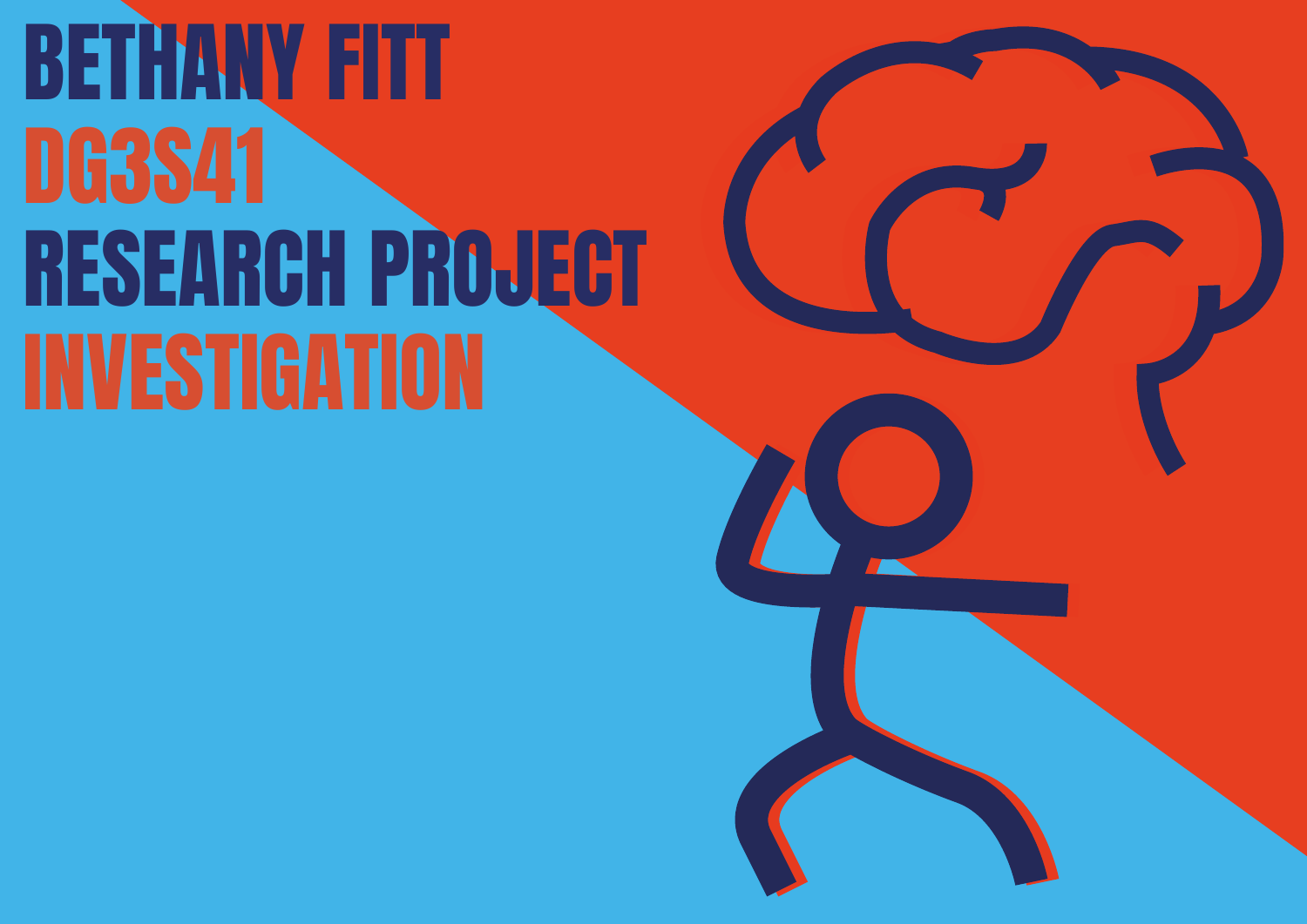### **CONTENTS** LIST

() Framing my question () Aims and objectives () Mental health research () Physical exercise () Mind and body () Eastern vs western style () Quick fixes vs long term habits () summary of research () Presumptions () Methods () Survey () Discussion (survey) () Interviews () Discussion(interviews) () Conclusion () Reference list

() Bibliography

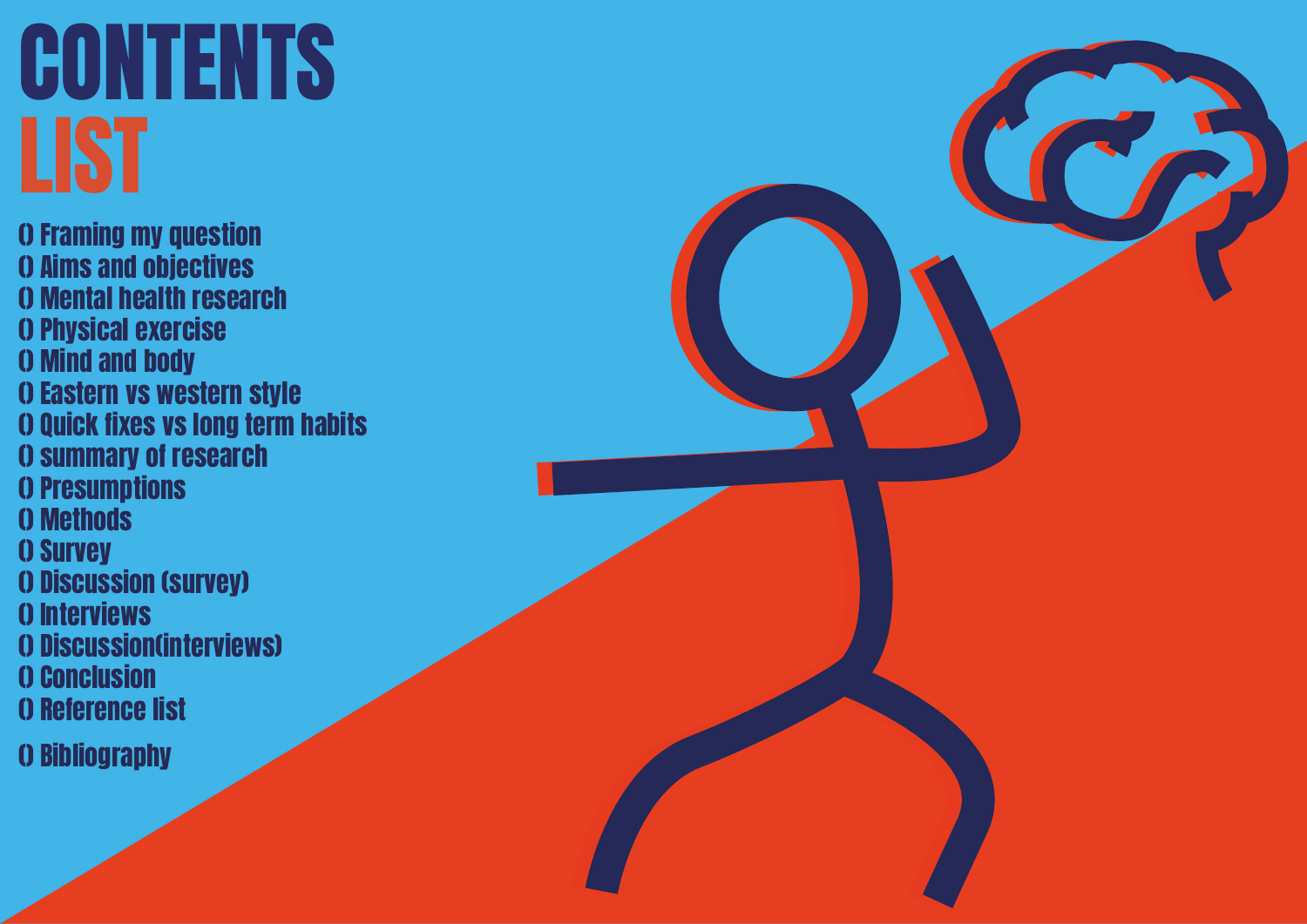

TThe first stage of this research project was to choose a topic for investigation that I wanted to develop my understanding of. It was crucial I chose a topic whereby I could critically select specific areas of investigation and devise a measurable plan to help me gather data and experiences which I could compare to explore for any emerging trends .

I started off with an initial mind map branching of from 7 topics I had Identified such as students and sports and wrote down any thoughts and Ideas I had relating to those topics. After analysing each topic I decided that the link between mental health and physical activity would be the most fitting topic for me to challenge and investigate further. Hence I came to the decision that my initial research question would be "how can design be used to better understand the link between physical exercise and mental health"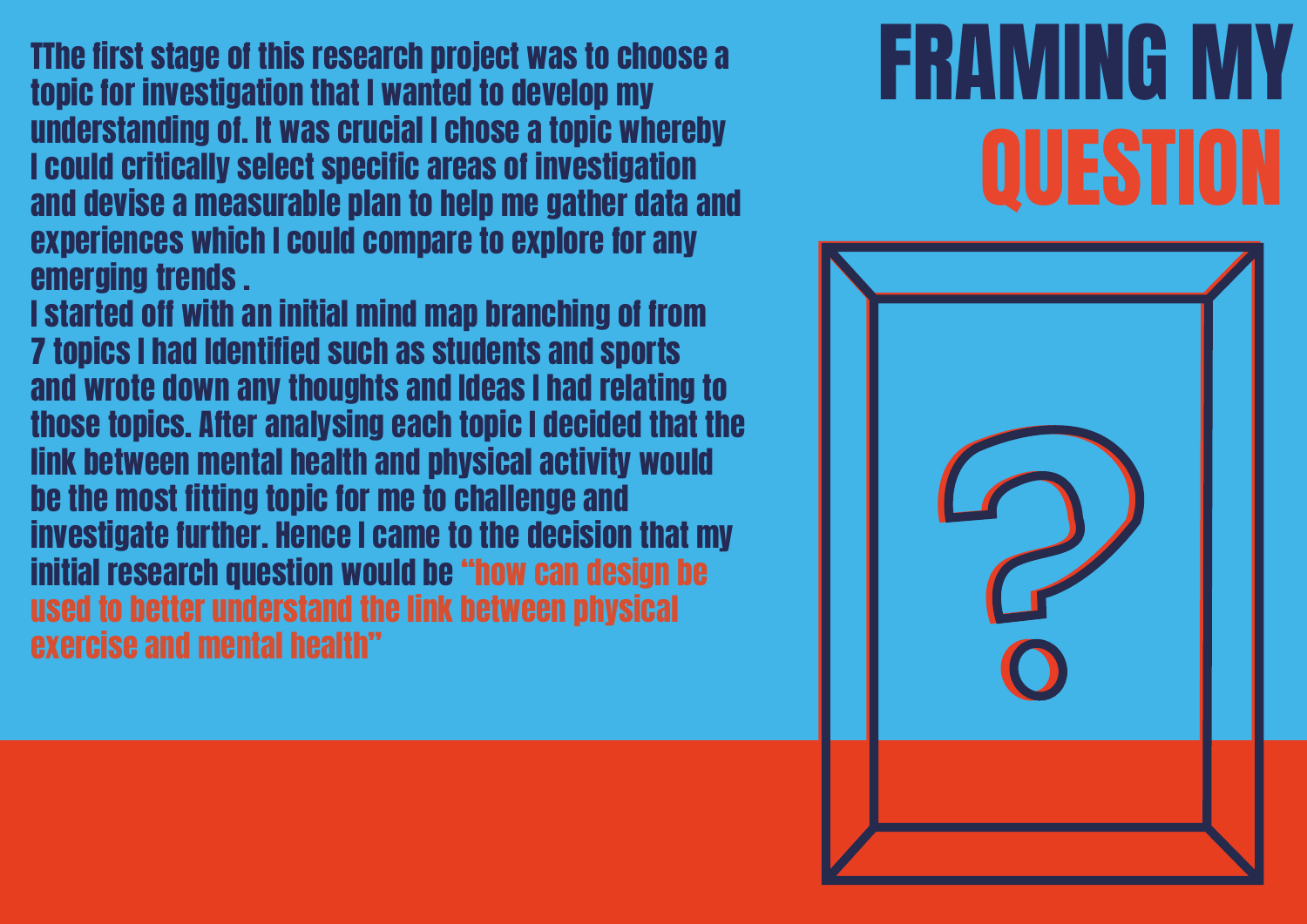# FRAMING MY QUESTION

### "HOW CAN DESIGN BE USED TO BETTER UNDERSTAND THE LINK BETWEEN PHYSICAL EXERCISE **AND MENT HEALTH"**



It was paramount at this stage of the project I kept my question open with the potential to adapt further down the line based on the results from any research completed. I felt that this was the most appropriate topic for me to investigate because It's a relatable and personally interesting subject for me. I haven't always been interested and engaged with the issues of physical exercise and mental health but within the last few years I have become personally involved with these topics so I wanted to investigate them further. Whilst I know a lot about my own personal experiences within these areas its the experiences of others I know little about and that's something I want to explore further and develop my knowledge on.

I ultimately want to better understand the link between exercise and mental health. This might lead me to some interesting discoveries which will help me transition smoothly into part 2 of this investigation project. I feel that there is a problem to be solved within this topic; millions of people all over the country experience mental health problems, additionally many people are inactive and overweight. Similarly there are millions of people who don't struggle with their mental health and millions who exercise and keep active. I want to examine each of these areas to see whether there is any correlation between them and to see how close the connection between the mind and body is to ultimately understand how I could potentially solve any problems I come across within this area.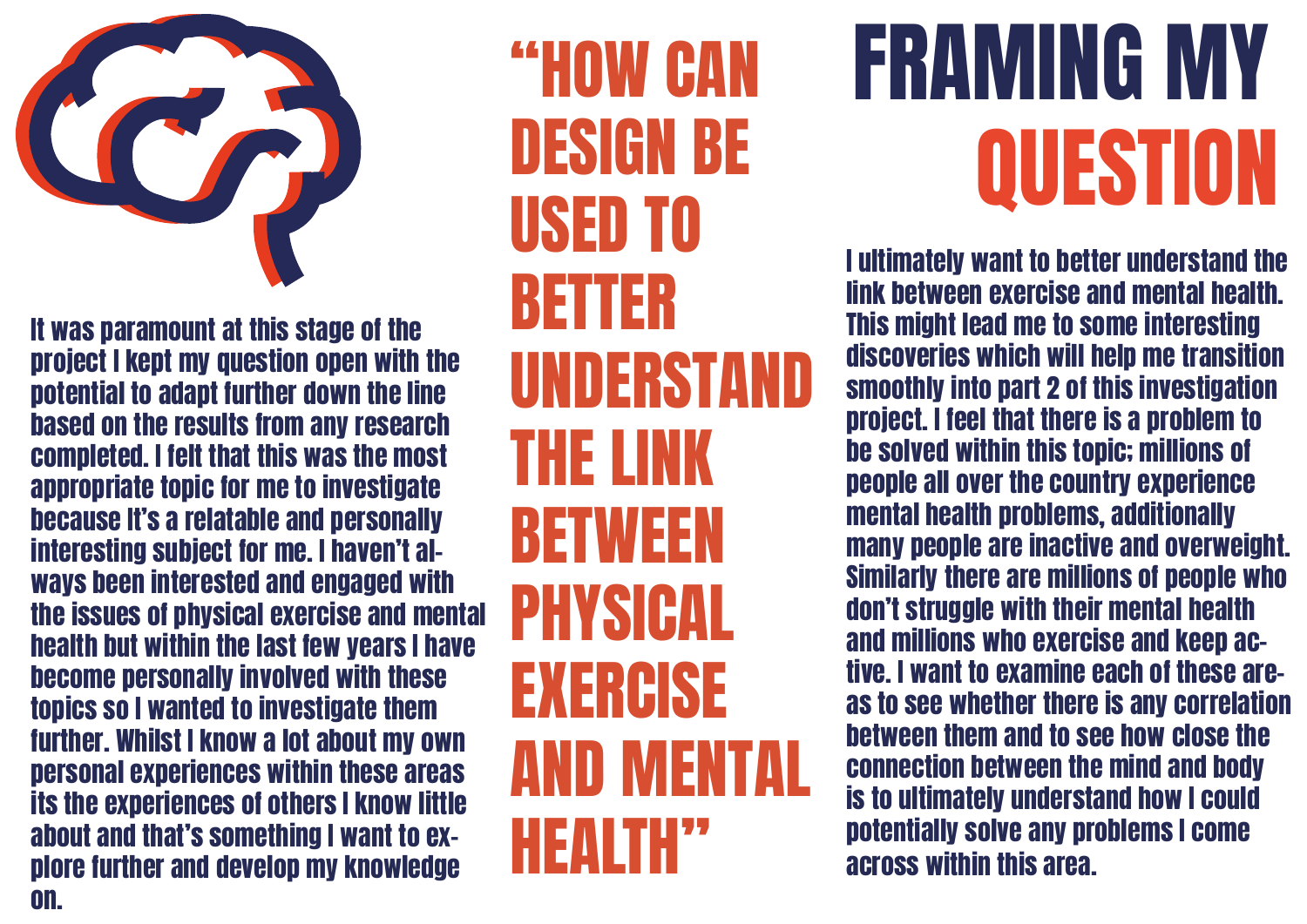# AIMS AND **OBJECTIVES**

Next I set out a list of aims and objectives which helped build the structure for my project. I precisely planned out exactly what I wanted to gain from the project and followed it closely to ensure my work would flow well and It would be easy for someone reading my report to easily identify the true meaning of my work.

Aim 1: To gain a deeper understanding of the impacts physical activity can have on your mental health Objectives:

1): critically research existing articles and sources of information as well as gaining insights into personal experiences by interviewing people or asking them to complete surveys in order to gather data to accurately determine whether physical activity has any influence on your mental health

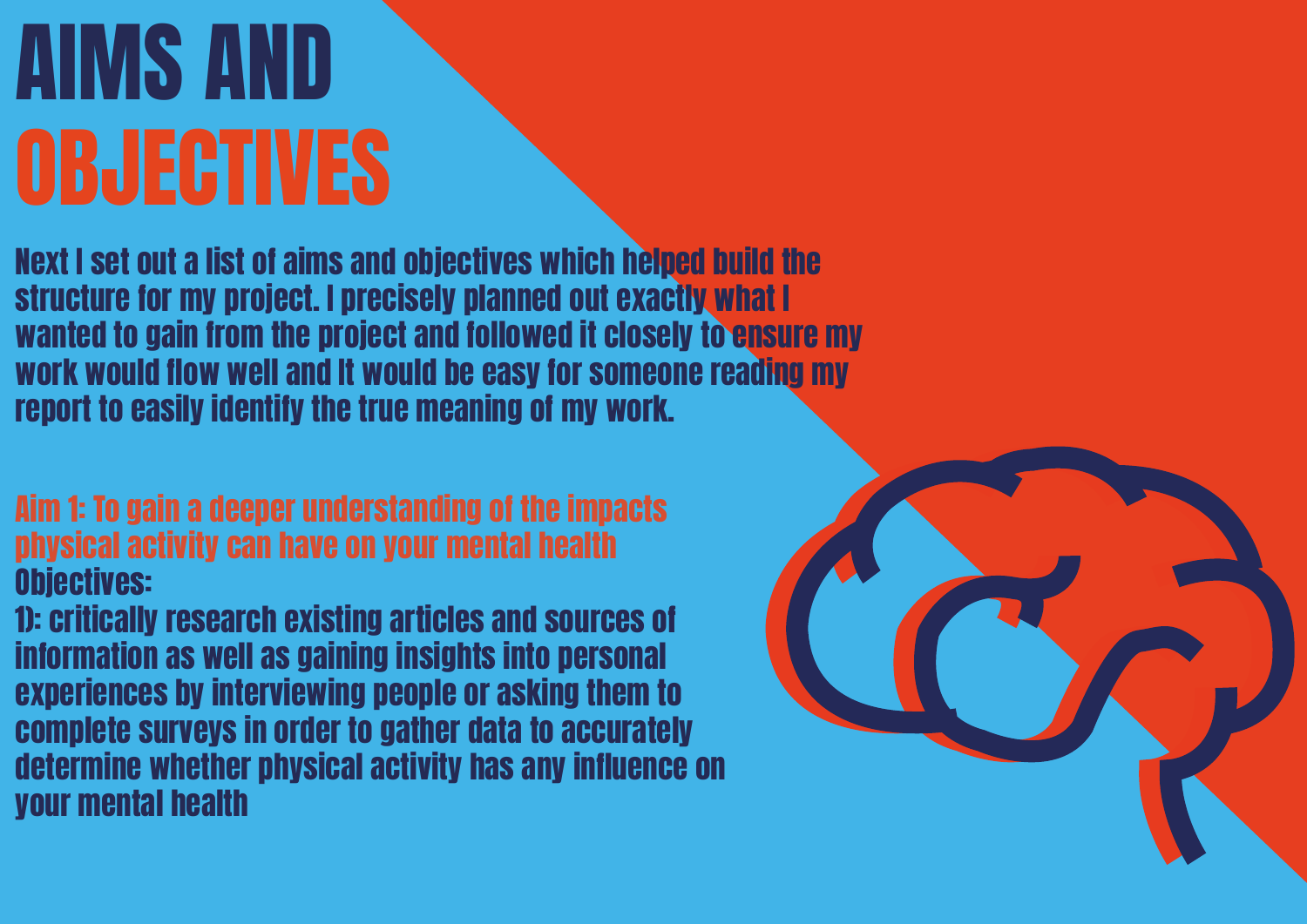### Whilst I believe there may be some connection between the two topics It's important to investigate each separately to understand them totally before I begin to investigate the link between the two and the degree in to

which it exists.



## AIMS AND OBJECTIVES

Aim 2: Learn how I can encourage more people to partake in physical activity to better improve their physical and mental wellbeing Objectives:

To strictly examine and inspect existing journals, reports and websites to congregate material around the subject to improve my knowledge in engaging people in physical activity

Aim 3: Break the stigma with mental health and get people to talk about their feelings

Objectives:

To conduct my investigation sensitively to which people will feel encouraged to speak out and share their feelings in a safe and confidential environment

Aim 4: To investigate the topics in a fun and engaging way Objectives: Cautiously explore the subject of mental health struggles and physical wellbeing including people who experience these issues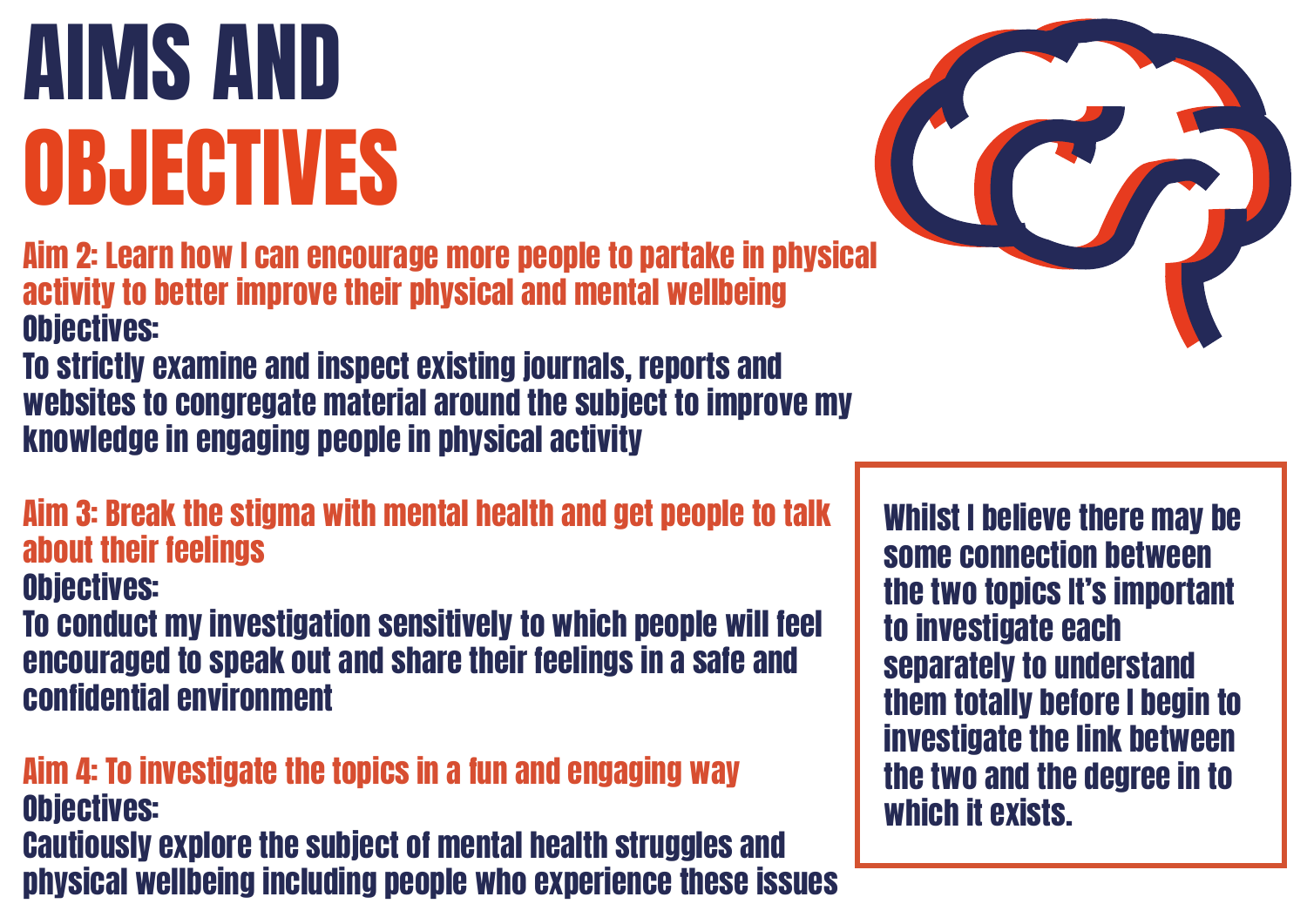It's a relevant but often taboo subject in today's society but there's no denying that mental health issues do exist. McManus, S., Meltzer, H., Brugha, T. S., Bebbington, P. E., & Jenkins, R. (2009) as cited in MIND(2017) states that 1 in 4 people in the UK will experience a mental health problem each year. This equates to nearly 17 million people, this is a staggering amount which continues to rise year on year. There are more than 200 classified forms of mental illness as MHA(n.d) states. This can range from anxiety disorders, eating disorders to depression and personality disorders all which can affect how we think. feel and act. Mental health issues can arise from a number of sources such as financial worries, relationship strains and substance abuse. Due to the multiple potential origins of mental health issues It can be a complex subject to understand. Many people who suffer with mental health issues often suffer with accompanying symptoms which may stop or prevent them from keeping active.

# MENTAL HEALTH **RESEARCH**

Moving slowly, having aches and pains, constant fatigue along with fluctuating weight can make it difficult or sometimes dangerous to participate in exercise. However, the severity of symptoms vary immensely between each person making each case of mental health issues extremely unique. Currently there are a number of services and solutions to help people manage their symptoms such as medication and cognitive behavioural therapy but many aren't readily available. People seeking help with their mental health are being kept on "hidden waiting lists" , with more than 122,000 patients waiting more than eight weeks to see a doctor again after their first appointment as Gregory(2019) illustrates. This makes it hard for people to assess what problems they might have and consequently find the method best suited to help them manage their struggles should they need it.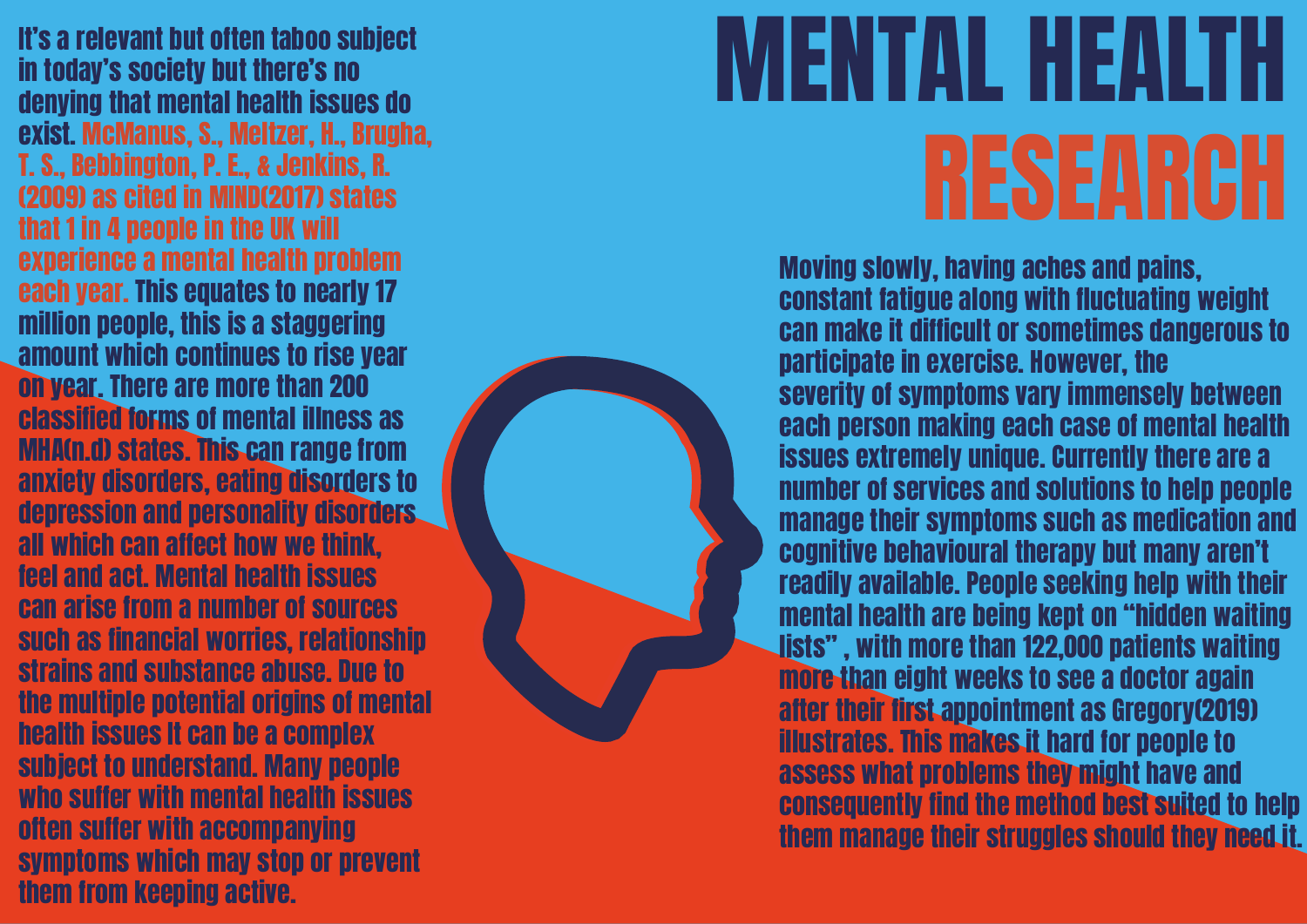

A number of current treatment methods however have been found to have some negative effects. Antipsychotic medication...have not been effective in treating primary negative symptoms, such as apathy, lack of emotion, and poor social functioning as Brauser(2017) explains. Notably MHFA England(2019) states 70-75% of people with diagnosable mental illness receive no treatment at all. Having such a lack of help and upport can make it extremely difficult for people to lead normal lives despite any obstacles they might be facing. Unfortunately mental health is still a taboo subject in today's society and not enough people talk openly about it. Social and self stigma around mental health is a strong contributing factor to increased stress, anxiety and discrimination when seeking treatment and often worsens the outlook of some conditions. This shame that people often face can make it challenging for people to be aware of what they can use to correctly manage their issues whether it would be from simply opening up to a friend, using exercise to cl ear the mind or getting professional help in the form of therapy or medication.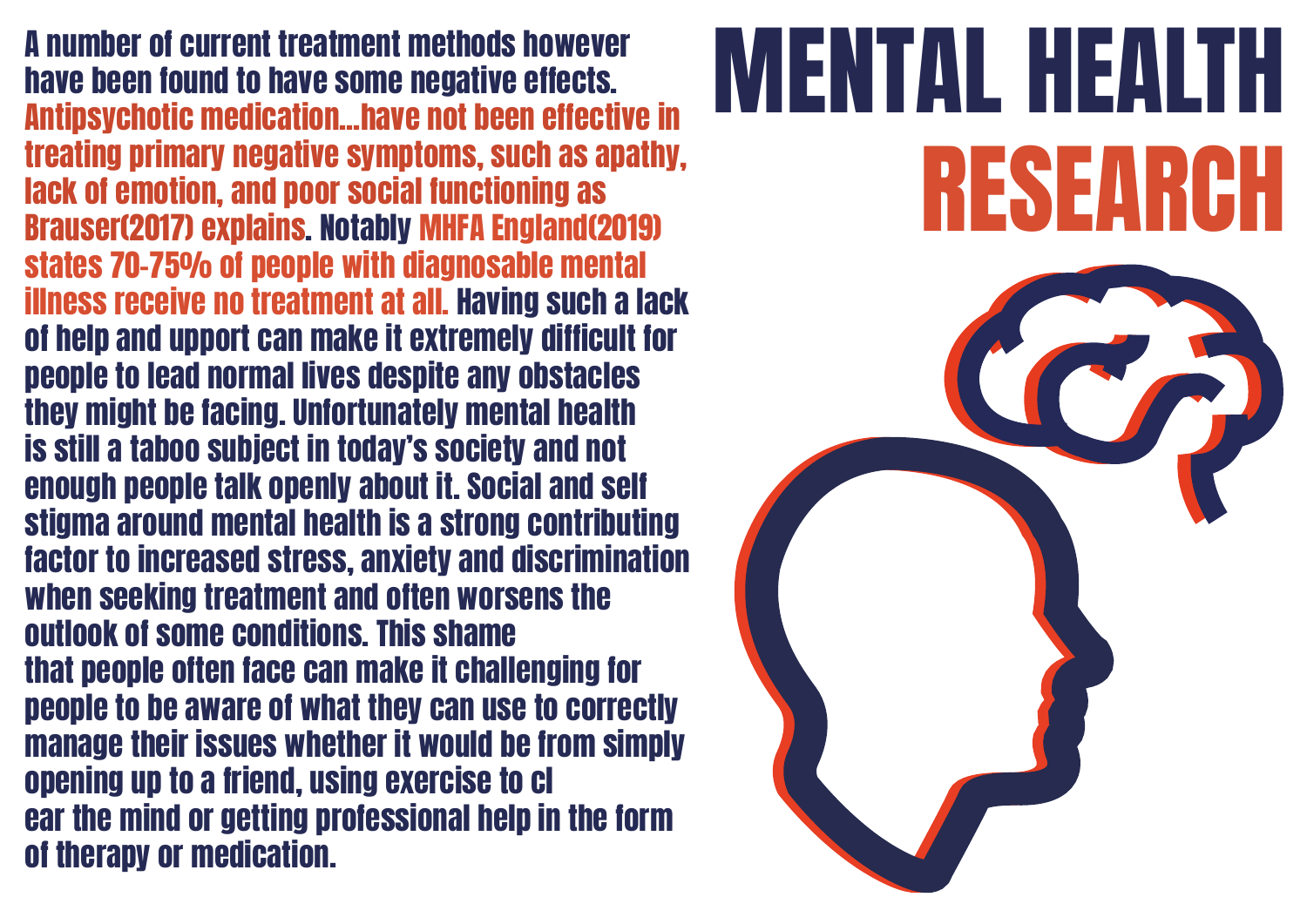# PHYSICAL EXERCISE

Despite the range of positive impacts Lancet Global Health(2018) reveals that over 1 in 4 people worldwide live a **physically** inactive life. Physically inactive lifestyles can increase the risk of mental illnesses and physical diseases which can make it hard for people to participate in exercise. It then turns into a vicious cycle where it is difficult to participate in physical activity due to your physical and mental health being so poor. There are often a variety of reasons why people may not participate in physical exercise such as mental health struggles, limited time and no money. People aren't seeing exercise as a priority and are prefering to do other things in their free time.

Physical exercise is the act of performing an activity with the aim to improve or maintain physical fitness and overall health. In a recent article David Lange(2019) Illustrates that around 8.9 million people take part in fitness activities for at least 150 minutes per week. That's just under an 8th of the population that keep active on a weekly basis, however that means there's still almost 58 million people who are not getting enough physical exercise incorporated into their lifestyle. Physical exercise has always always had a plethora of positive benefits including reduced risk of heart disease, stronger bones and stronger muscles.

![](_page_8_Picture_1.jpeg)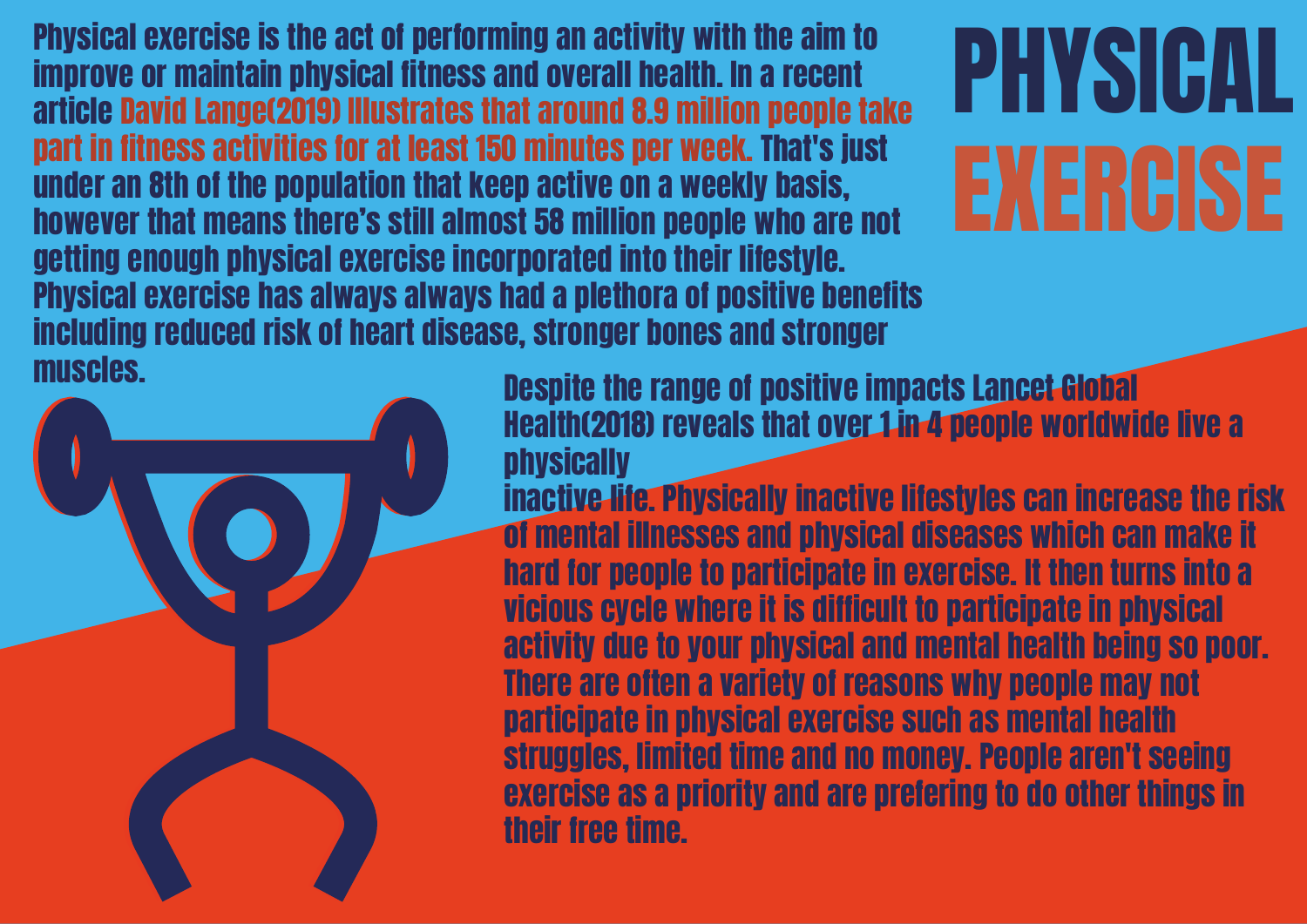# PHYSICAL EXERCISE

There are 10 types of physical activity branching off into a number of different sports and styles of fitness. It is speculated that there are over 8000 sports across the globe and several more fitness disciplines. People can become overwhelmed and intimidated looking at the various fitness options out there but it is simply about finding what is right for you. Every individual has different preferences and needs so only certain methods will work for them. Physical exercise particularly bodyweight exercises are extremely adaptable making them suitable for anybody regardless of their current health and fitness experience levels and are often best suited for those who are just starting out with working out as is it just based upon your own bodyweight. Additionally these types of exercises can be done without a gym membership, from home in the comfort of your own room and some efficient workouts can take as little as 10 minutes.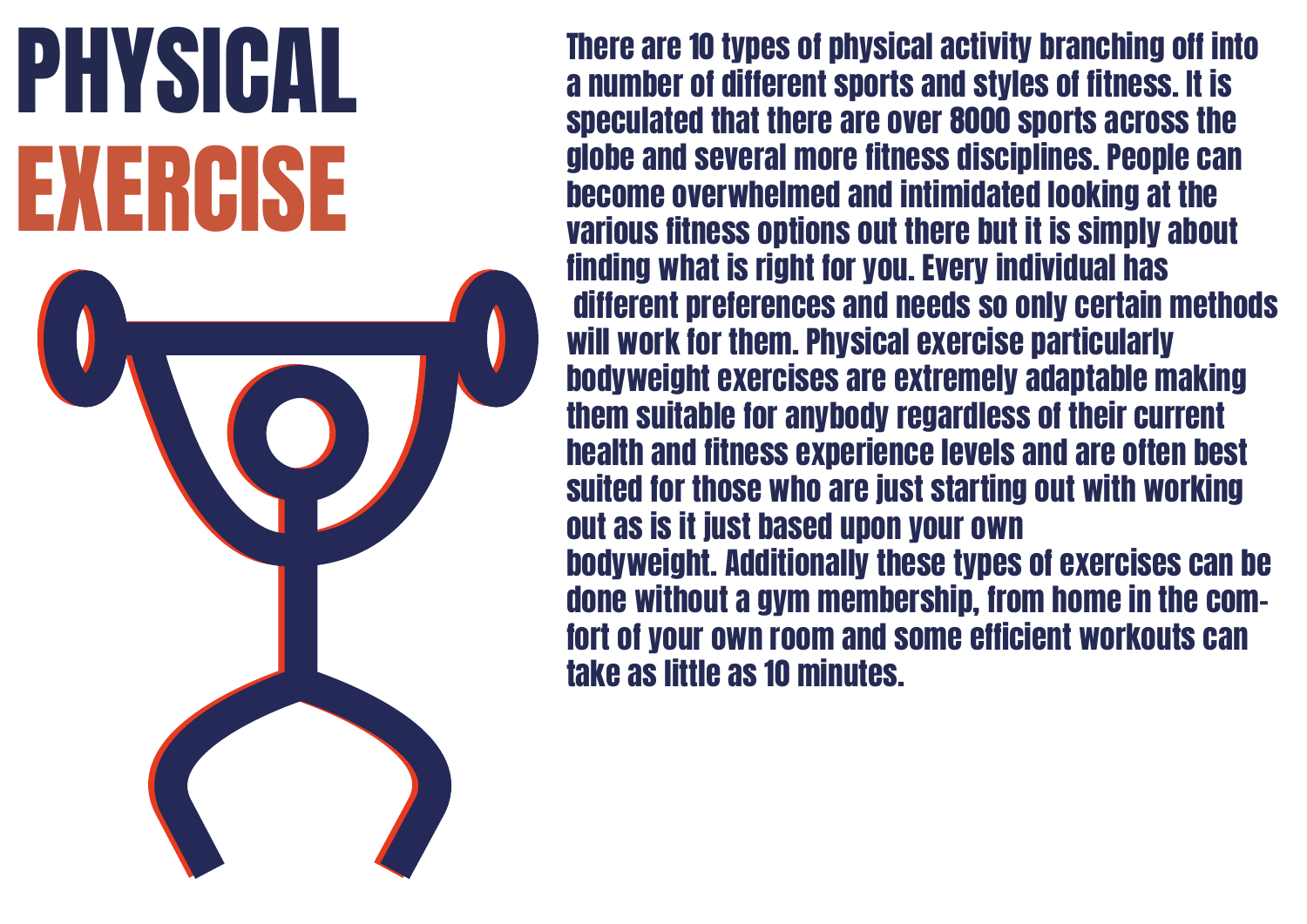# MIND AND

Moreover these 2 subjects do often come into play together with a number of sources claiming how great physical health can improve your mental health and vice versa. According to Active Norfolk(2020) some of the most common benefits of exercise include improved mood, Increased concentration, better sleep, self confidence and reduced risk of stress and depression. All benefits which help with improving mental wellbeing. Scientifically the claim that there is a profound link between physical exercise and better mental health can also be proven. HealthDirect(2019) illustrates that exercise pumps blood to the brain, which can help you to think more clearly. It also increases the size of the hippocampus, the part of the brain responsible for memory. Additionally it increases the connections between the nerve cells in the brain. This improves your memory and helps protect your brain against injury and disease. Insufficient physical wellbeing can lead to an heightened risk of establishing mental health issues.

### Research strongly illustrates that emo-

tional distress makes you more vulnerable to physical illness by impacting your immune system emphasizing that working on your mental resilience is just as important as your physical wellbeing. Higher self-esteem...Your thoughts, feelings, and experiences influence the way you feel about yourself. Good emotional health helps you see the best in yourself despite challenges…[as well as having] More energy. Having a positive outlook makes you feel more energized and helps you focus and think more clearly, whereas poor emotional health depletes your mental resources and leads to exhaustion as Lamothe(2019) explains. The link between mind and body in terms of physical activity can however be a dangerous territory. For those who suffer with mental health issues such as anorexia, bulimia or body dysmorphia exercise and physical appearance is often the reason for their mental health struggles.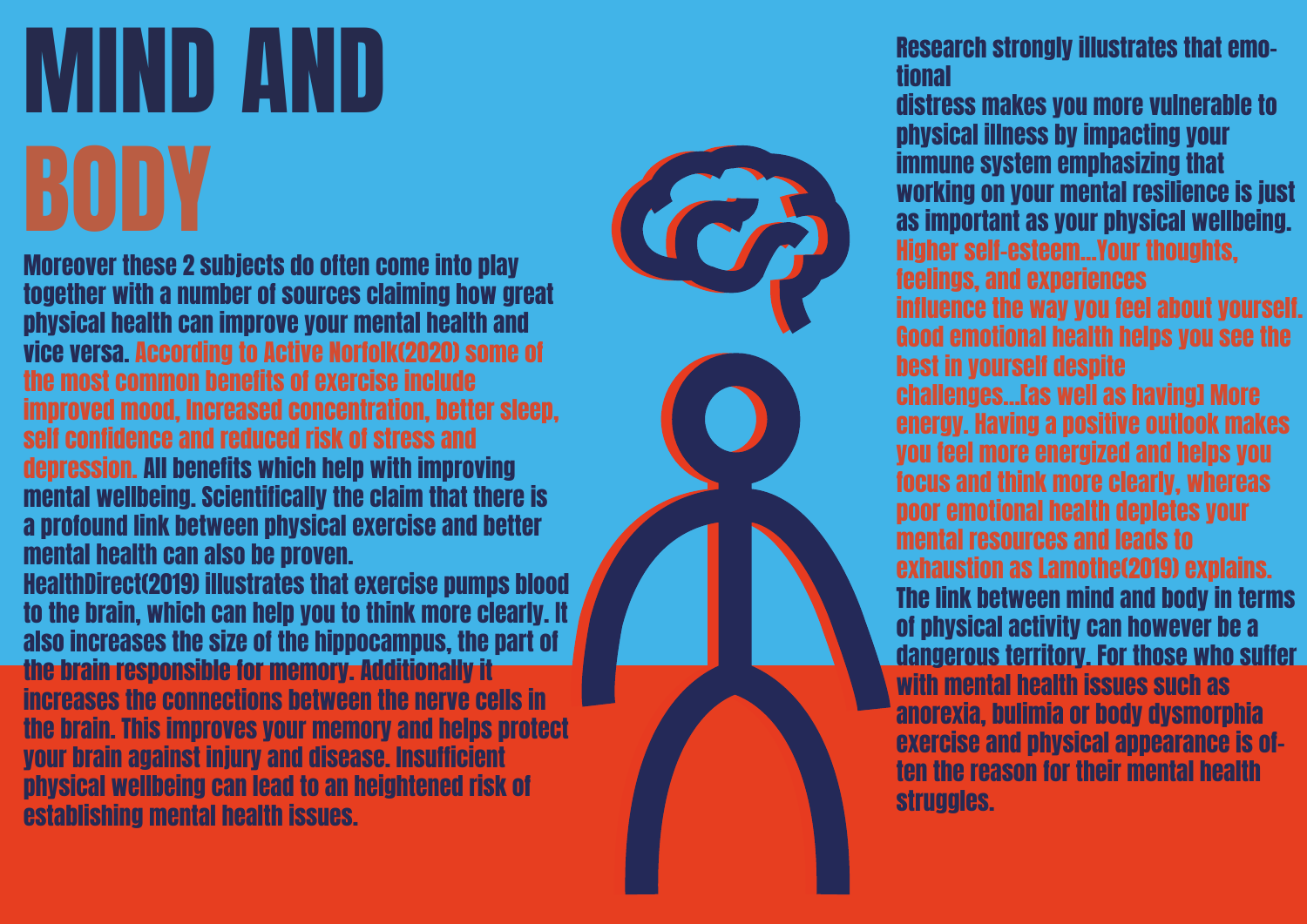![](_page_11_Picture_0.jpeg)

1 in 50 people struggle with BDD as ADAA(2018) illustrates. Living with dangerous illnesses like this can mean that there is a severe apprehension with physical exercise participation or exercising might be used extremely without the right intentions. BDD often concerned with other existing mental health issues like depression is commonly perceived to be caused by exercising and gym addictions. Rosenfeld(n.d) however disputes this and says that it's often due to genetic predispositions that lead to the disorder and those with a predisposition it is possible that beginning a fitness program [and] spending significant time focusing on appearance/shape may contribute to the emergence of symptoms of the disorder however those who practise regular fitness don't develop BDD. Those within such industries like bodybuilding and competitive sports often develop these dangerous conditions. A sub type of BDD, muscle dysmorphia occurs within these types of people, they personally believe that they are too small and the obsession with building muscle and size overtakes their life and wellbeing. People with these physical appearance disorders have an unhealthy relationship with exercise and their mental health participating in practises and habits which are damaging their physical and mental health. Research shows that getting the balance between good physical and mental health is the key as both can so strongly influence each other. Recognising upsetting emotions as they arise, learning how to deal with them along with finding the right coping strategies is the combination for success when wanting to lead a happy and healthy life.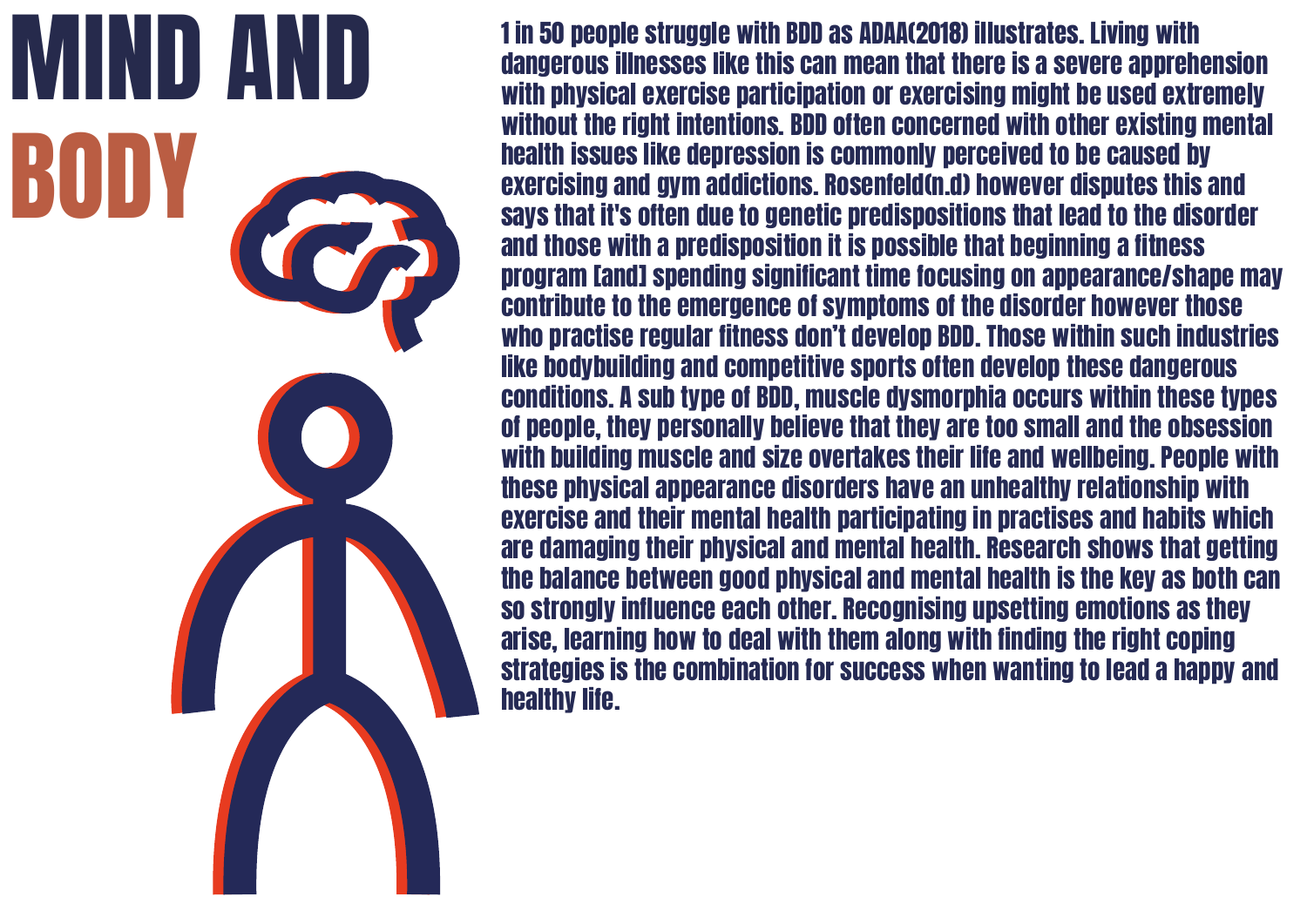# EASTERN VS

![](_page_12_Picture_4.jpeg)

Traditionally western styles of fitness like weightlifting focus primarily on physical appearance and performance rather than how you feel inside. This is often the problem which leads people to developing mental disorders, physical diseases or generally feeling more self conscious due to existing mental health struggles. Western styles of fitness focus strongly on the use of a gym, something which millions of people around the world do. However for some the environment of a gym isn't the most

comfortable or encouraging environment. Since a gym is open to people of mixed abilities, people might feel

pressured to keep up with someone else's pace, some of the equipment might seem intimidating and it is often hard to know what to use it for. Roberts(n.d) states that over a third of young people say they feel too self-conscious to start working out at the gym. Exercises originating from eastern cultures can offer just as many physical and psychological benefits as western methods if not more whilst providing people with a fitness style which is a lot less prone to causing people injuries and mental health conditions. Eastern exercises also often include meditation which can significantly reduce stress levels which helps with disease prevention being much more beneficial to mental health. Kane(2018) also states a number of additional positive benefits such as increased life span, increased strength, flexibility and boosted cognitive function. Specific exercises like the self defence method of tai chi can help build muscle as well as reduce arthritis and improve balance. Additionally eastern styles have the potential to be used in conjunction with western styles if this best suits the individual. Red delta project(2011) educates that the easten style of fitness is more unified and helps to provide a more realistic and practical way to fit diet and fitness into your lifestyle. Eastern styles are becoming increasingly popular with recreational fitness lovers along with professional athletes. Between 2012 and 2016 the number of Americans doing yoga grew by 50% as The Good Body(2018) explains whilst PTDirect(n.d)adds that gym attendance has been decreasing over time showing that western styles of fitness are losing popularity.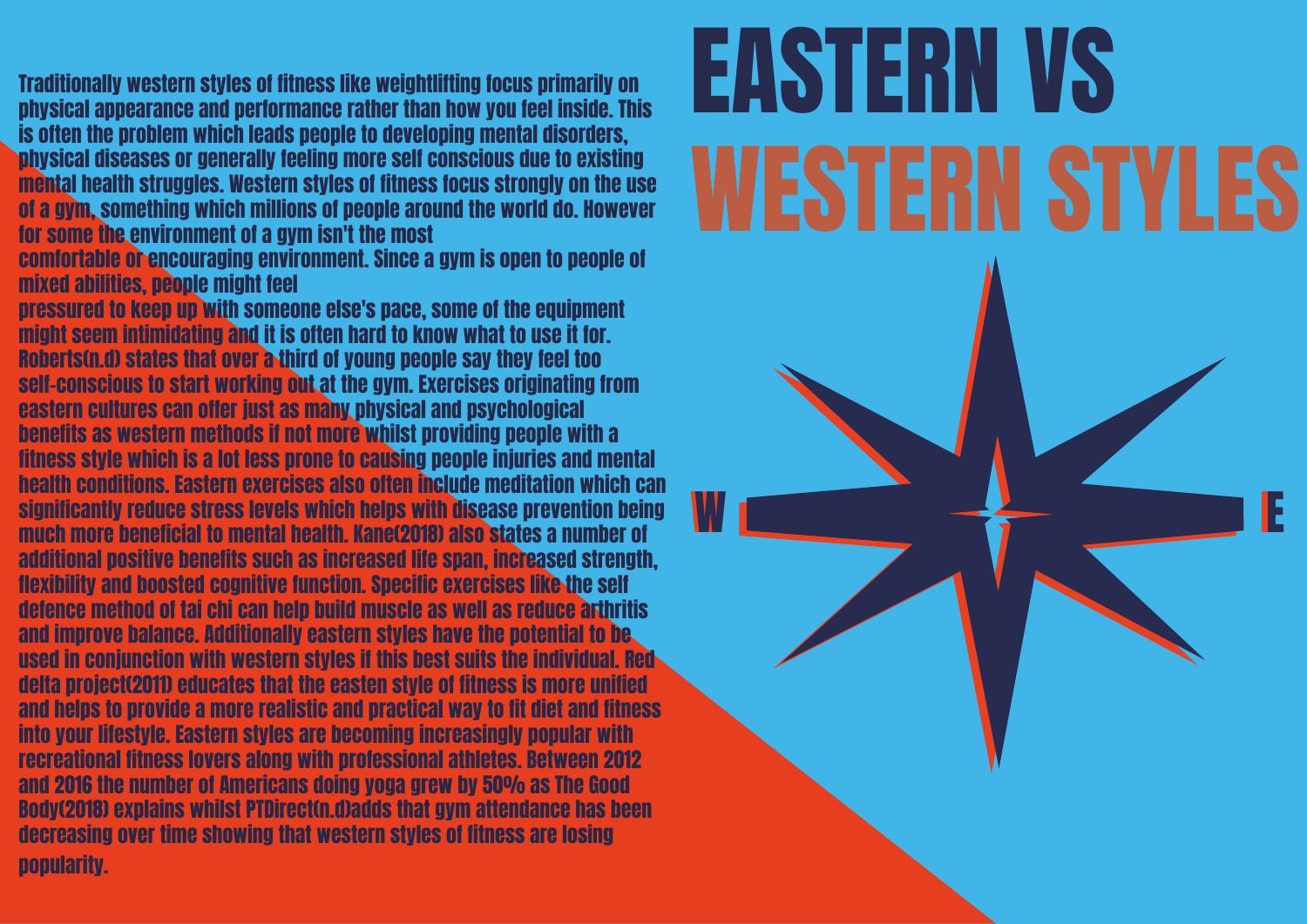# EASTERN VS WESTERN STYLES

![](_page_13_Picture_1.jpeg)

Exercises originating from eastern cultures can offer just as many physical and psychological benefits as western methods if not more whilst providing people with a fitness style which is a lot less prone to causing people injuries and mental health conditions. Eastern exercises also often include meditation which can significantly reduce stress levels which helps with disease prevention being much more beneficial to mental health. Kane(2018) also states a number of additional positive benefits such as increased life span, increased strength, flexibility and boosted cognitive function. Specific exercises like the self defence method of tai chi can help build muscle as well as reduce arthritis and improve balance.

Additionally eastern styles have the potential to be used in conjunction with western styles if this best suits the individual. Red delta project(2011) educates that the easten style of fitness is more unified and helps to provide a more realistic and practical way to fit diet and fitness into your lifestyle. Eastern styles are becoming increasingly popular with recreational fitness lovers along with professional athletes. Between 2012 and 2016 the number of Americans doing yoga grew by 50% as The Good Body(2018) explains whilst PTDirect(n.d) adds that gym attendance has been decreasing over time showing that western styles of fitness are losing popularity.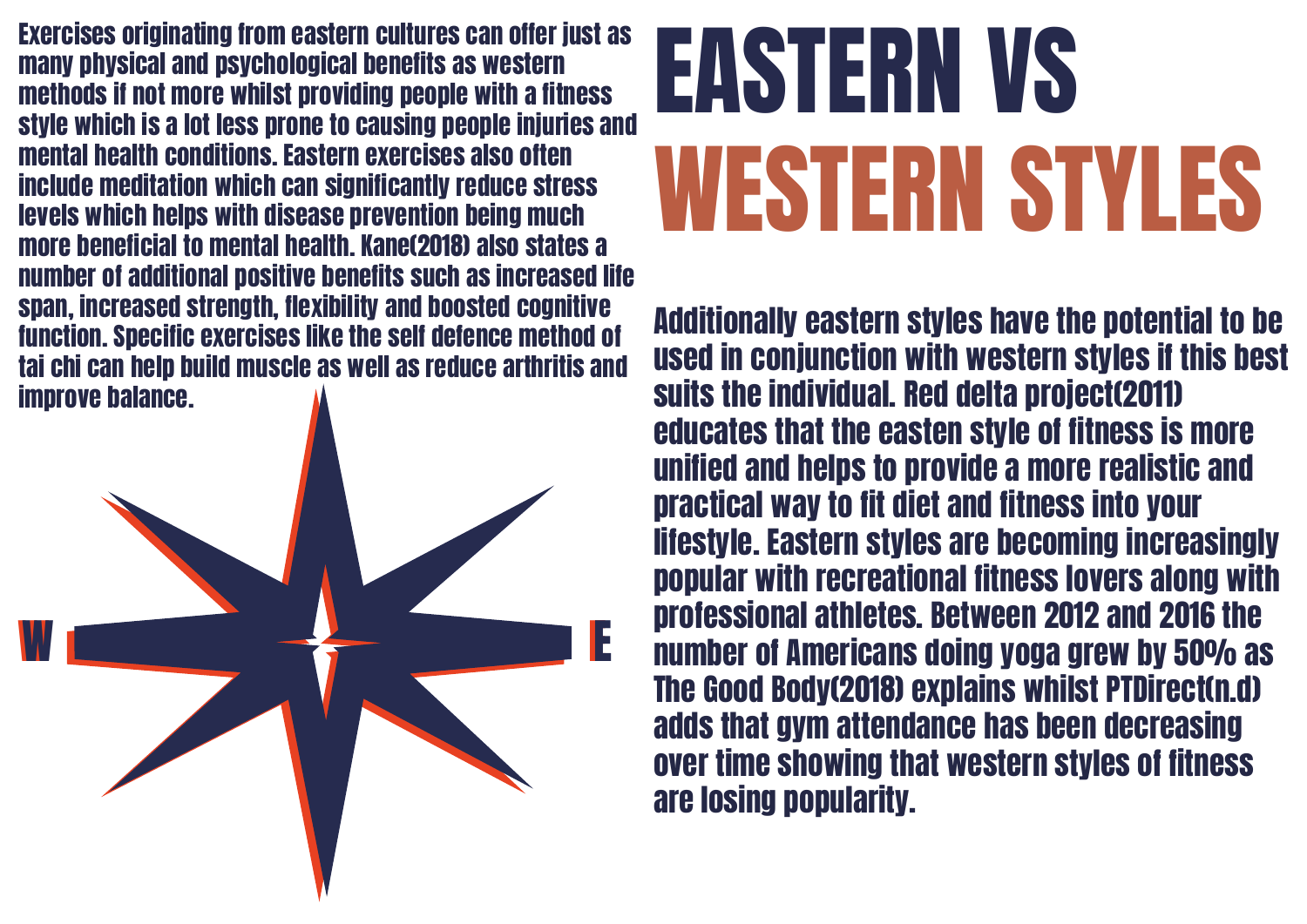![](_page_14_Picture_0.jpeg)

# QUICK FIXES VS LONG TERM HABITS

In regards to both mental health and physical wellbeing taking steps to improve either can be a daunting task but are extremely beneficial in the long run. Once you start working to improve one they will often both work together in tandem. You can't get rid of all your mental health worries nor lose a significant amount of weight overnight but setting a strong measurable plan with healthy and achievable goals can help worries and struggles improve over time. Fad diets for example don't work. Laskey(2020) states that This happens because most fad diets don't address permanent changes, such as healthy food choices and regular exercise, that are necessary to keep pounds off. Without a foundation of healthy habits, you're likely to return to your starting weight. Similarly with your mental health if you're not setting long term goals or realistic expectations for yourself to help implement positive and permanent changes into your lifestyles then it's unlikely to see any long term positive changes. Forming long term habits are a lot more effective than quick fixes.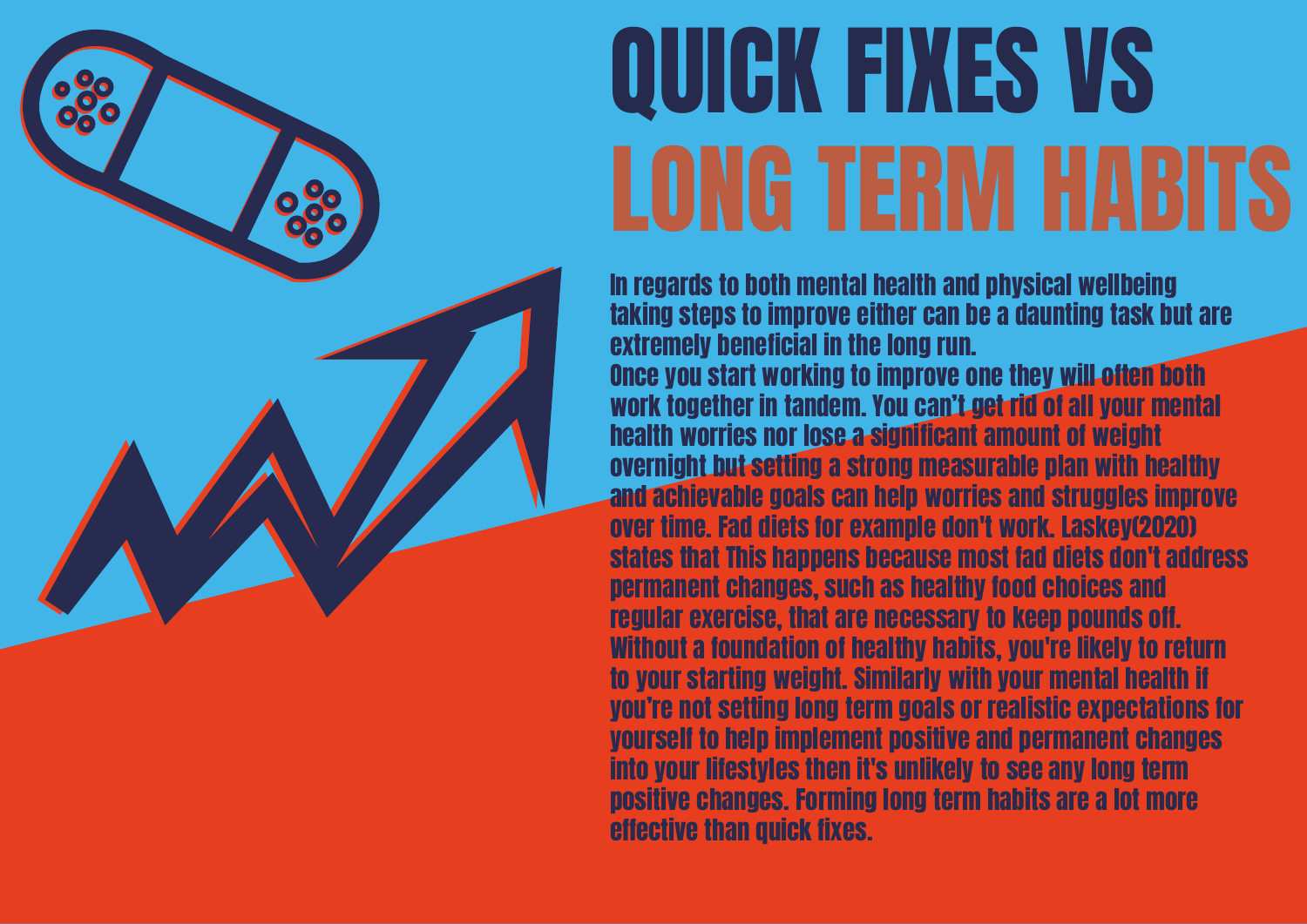# SUMMARY OF RESEARCH

I found that there was a legitimacy issue with the information and data found on the link between physical exercise and mental health. Each topic separately is well explained and is data/information rich but despite some positive claims there's not a lot of evidence to back up whether people experience the benefits. Additionally current existing methods of treatment for patients with mental health issues aren't easily attainable and by making people wait for diagnosis or treatment is going to make the situation worse, exercise could help this. I feel I have found a problem within these 2 areas and want to use my knowledge and design thinking skills to encourage people to engage in physical activity improving their physical and mental health simultaneously. I would like to continue my research to better understand whether the claims about the positive benefits of exercise on mental health are true. This will ultimately lead me to believe whether this is the avenue I want to continue going down.

![](_page_15_Picture_2.jpeg)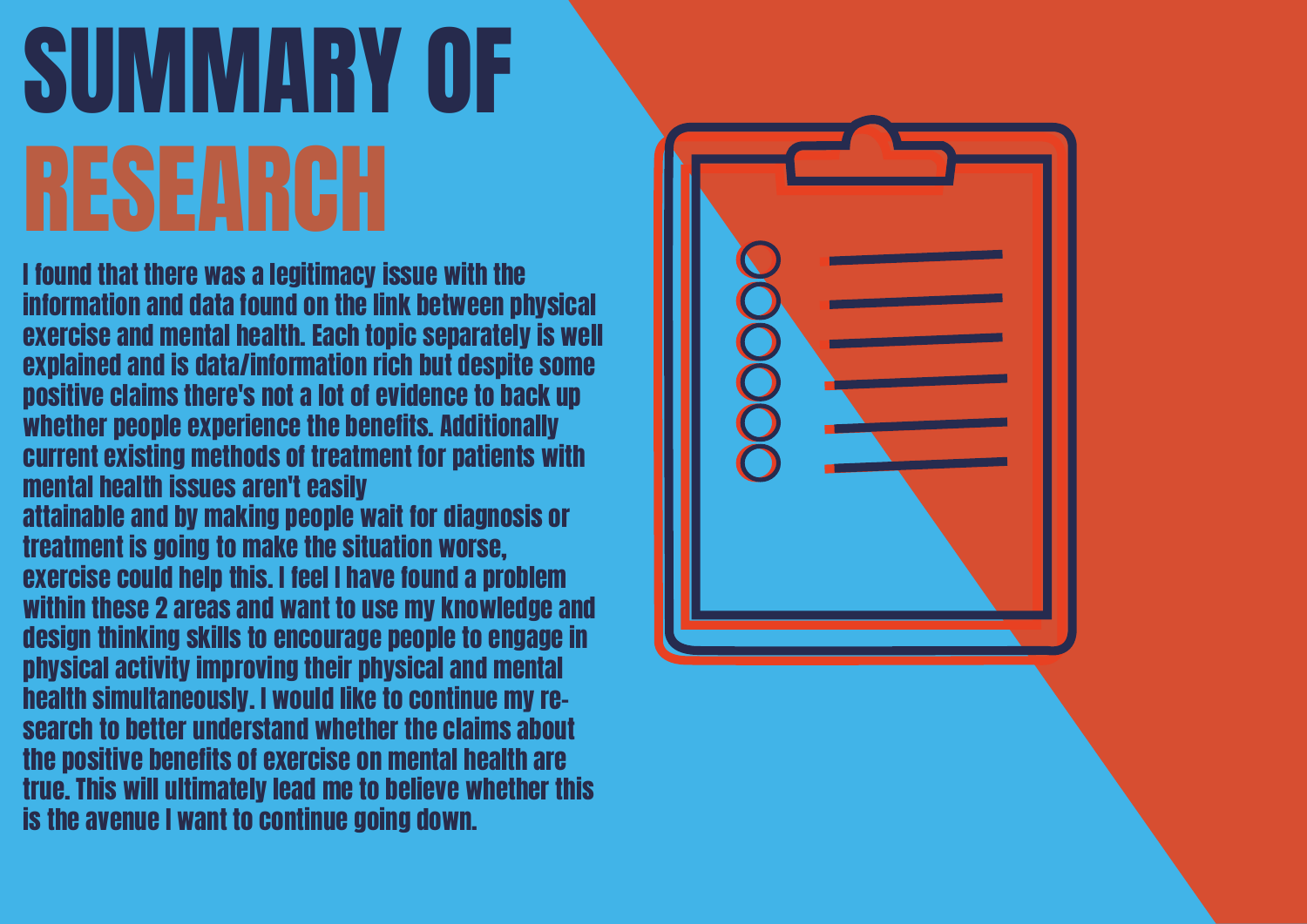# PROJECT PRESUMPTIONS

From primary research as well as the research methods yet to be carried out my hypothesis and initial prediction is that I will be able to confirm that regular exercise leads to better mental health and people are willing to use exercise as a means to helping their physical and mental wellbeing. Additionally I will be able to find out people's understanding, familiarity and experiences with eastern styles of fitness leading me to a more concise understanding as to what methods people would be willing to try.

![](_page_16_Picture_2.jpeg)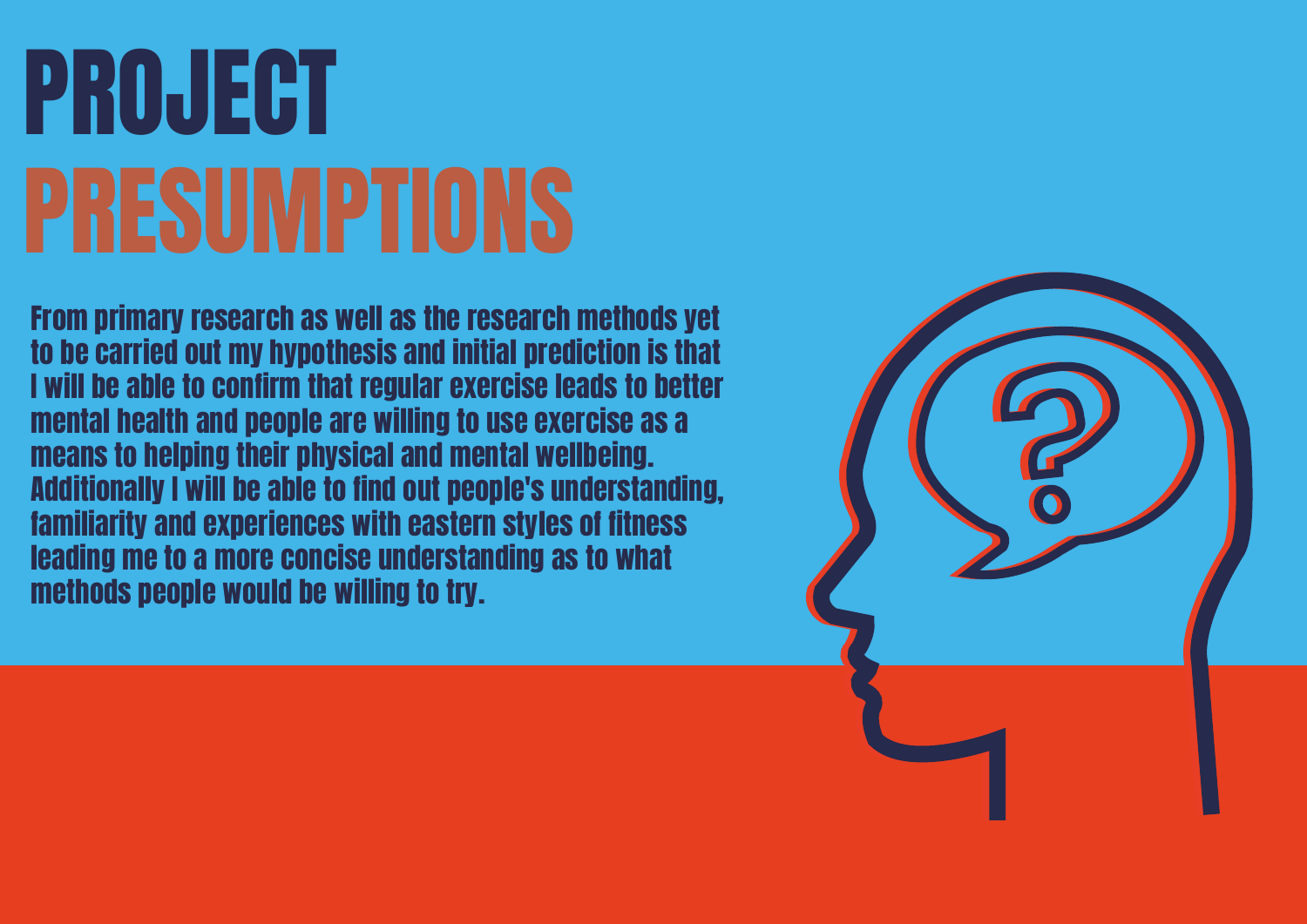# RESEARCH METHODS

![](_page_17_Picture_0.jpeg)

From my primary research I decided I wanted to take a human centered approach and find out for those who exercise what positive and negative mental effects they experience as well as those who don't exercise why they don't and if they would consider physical exercise as a means to improving or maintaining their mental health. I decided initially I wanted to take a single method approach as there were a number of groups and varying demographics I wanted to target and an online survey seemed the most appropriate method. However upon completing the survey I found that I still wanted to delve deeper into whether people would consider eastern styles which predominantly work on mental wellbeing so I conducted some interviews targeting specific people in order to gain a deeper understanding into people's opinions and considerations.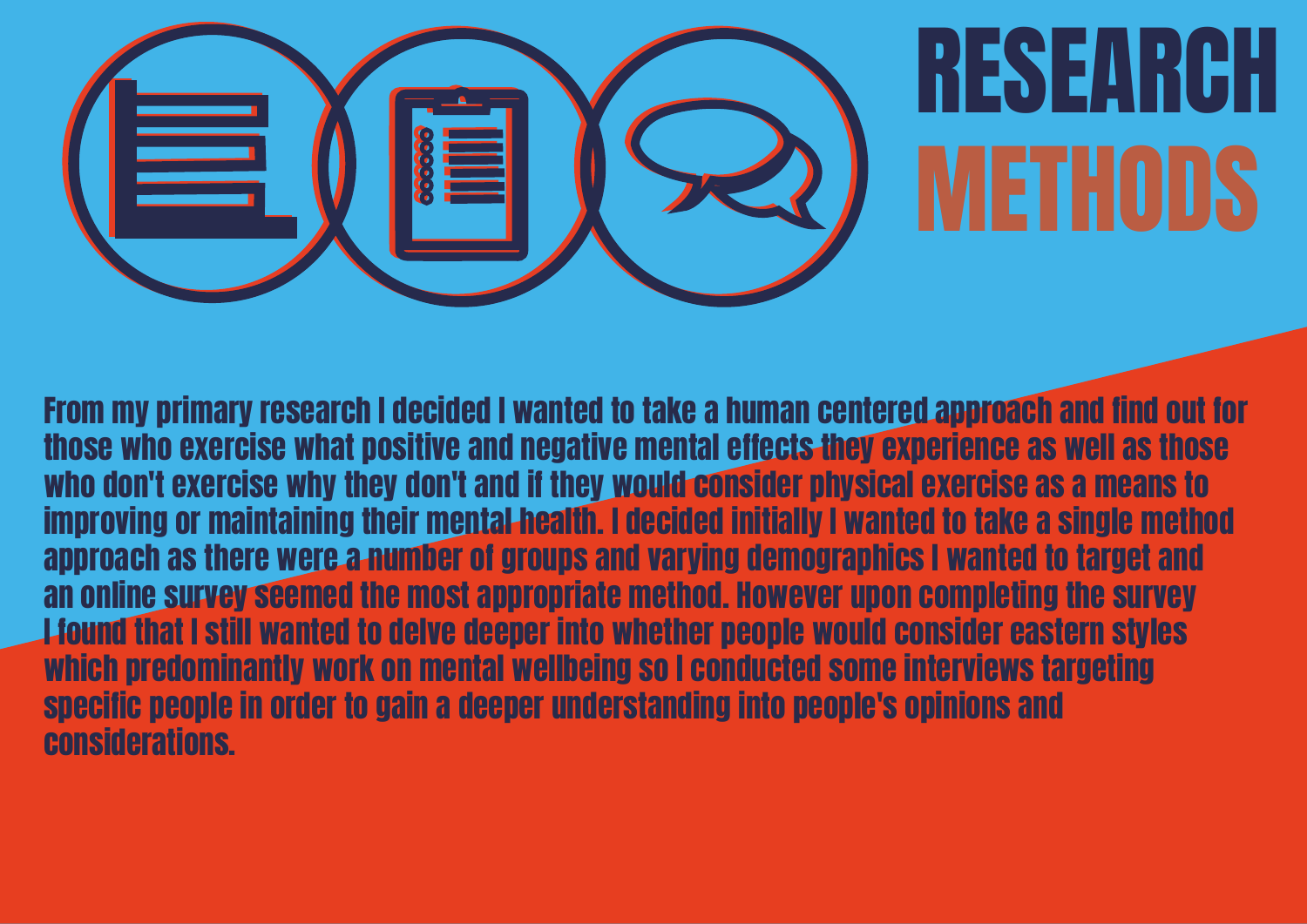# METHOD : 1 SURVEY

![](_page_18_Picture_1.jpeg)

I decided to go for a structured survey approach to gain quantitative data. I wanted to ensure all respondents had the same questions so answers could be analysed and turned into statistics which I would use to search for themes and trends. My survey consisted of 9 questions aimed at those who exercise and those who don't to find out their reasons for and against doing it. My questions ranged from asking the respondents age, fitness habits and opinions on said topic in order to gain the most well rounded set of answers I could use to help confirm and support my prior research helping me advance in the project. I was able to get a varied amount of responses answering multiple questions, some considered personal. By making the survey anonymous I was able to ensure confidentiality for all who participated and to get people to answer questions around a sensitive topic effectively achieving my third aim of breaking the stigma with mental health and getting people to talk about their feelings and experiences.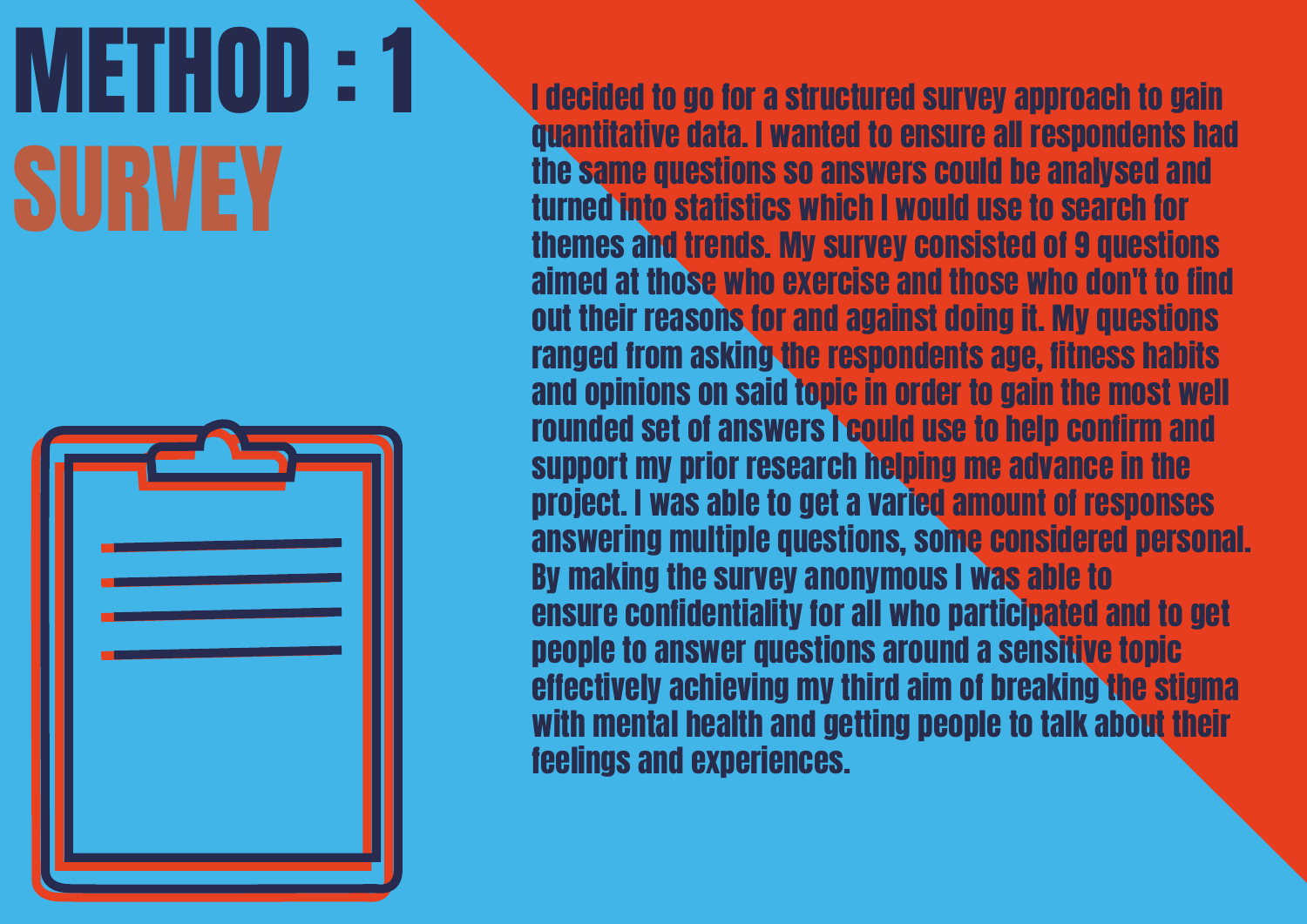# DISCUSSION(FINDINGS)

SURVEY

![](_page_19_Figure_1.jpeg)

I sent my survey via facebook and gave a few days for the responses to come through. I found this method was extremely helpful and beneficial due to how quickly I was able to gather responses. Once I had responses from multiple demographics I had data I could compare to find trends and themes. Responses were all pointing in the same direction and collectively strongly supported my hypothesis. Additionally supporting my presumptions those who recorded they did regular exercise rated their mental health higher than those who didn't and this applied to each age group of participants who answered the survey. Whilst the 17 - 21 age category rated their mental health lowest on average it had the highest percentage gap between exercise/good mental health vs no exercise/bad mental health (12%).

![](_page_19_Picture_3.jpeg)

![](_page_19_Picture_5.jpeg)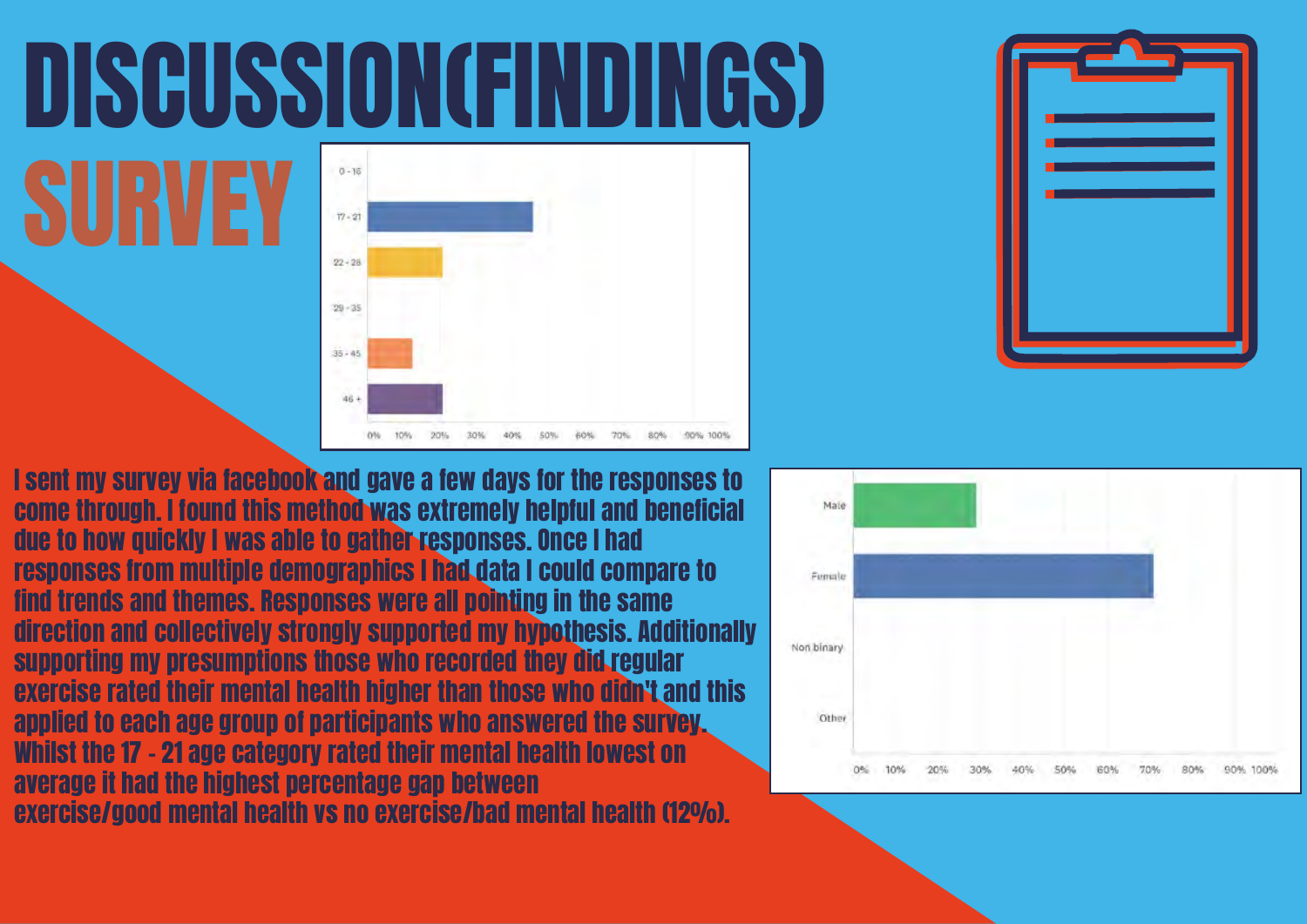# **DISCUSSION(FINDINGS)**<br>As the age categories increased I saw an increased rating in positive mental health but a smaller gap

As the age categories increased I saw an increased rating in positive mental health but a smaller gap<br>between ratings based on those who exercise and those who don't. This was an interesting insight<br>for me and gave me the between ratings based on those who exercise and those who don't. This was an interesting insight for me and gave me the conclusion the most at need group for giving help and advice to was young adults. This group would also be most attainable for further questioning as I attend university with many people around that age so would be able to access this demographic quickly and easily. The majority of those recording they participated in regular exercise (70%) regardless of age said the most profoundly positive benefit has been the fact their head has felt clearer.

![](_page_20_Figure_2.jpeg)

With the improvement of a clearer head concentration will be stronger, you will be more alert and aware of your surroundings. Passion and enthusiasm will be ramped up as Untapped genius(2018) states, along with increased clarity, better flow as you are able to focus, make connections and better understand the rhythm of our actions. Performance learning a particular skill would also be improved as senses are more in tune and we are able to concentrate and hone our skills. The second most popular response was people recording that they felt happier after exercising. This strongly supports my initial research and presumptions at the start of the project claiming the majority of those who exercise will see positive benefits. Almost 80% of which see no negative benefits from exercise proving it does more good than harm and if people suffer from mental health issues it likely isn't from exercise.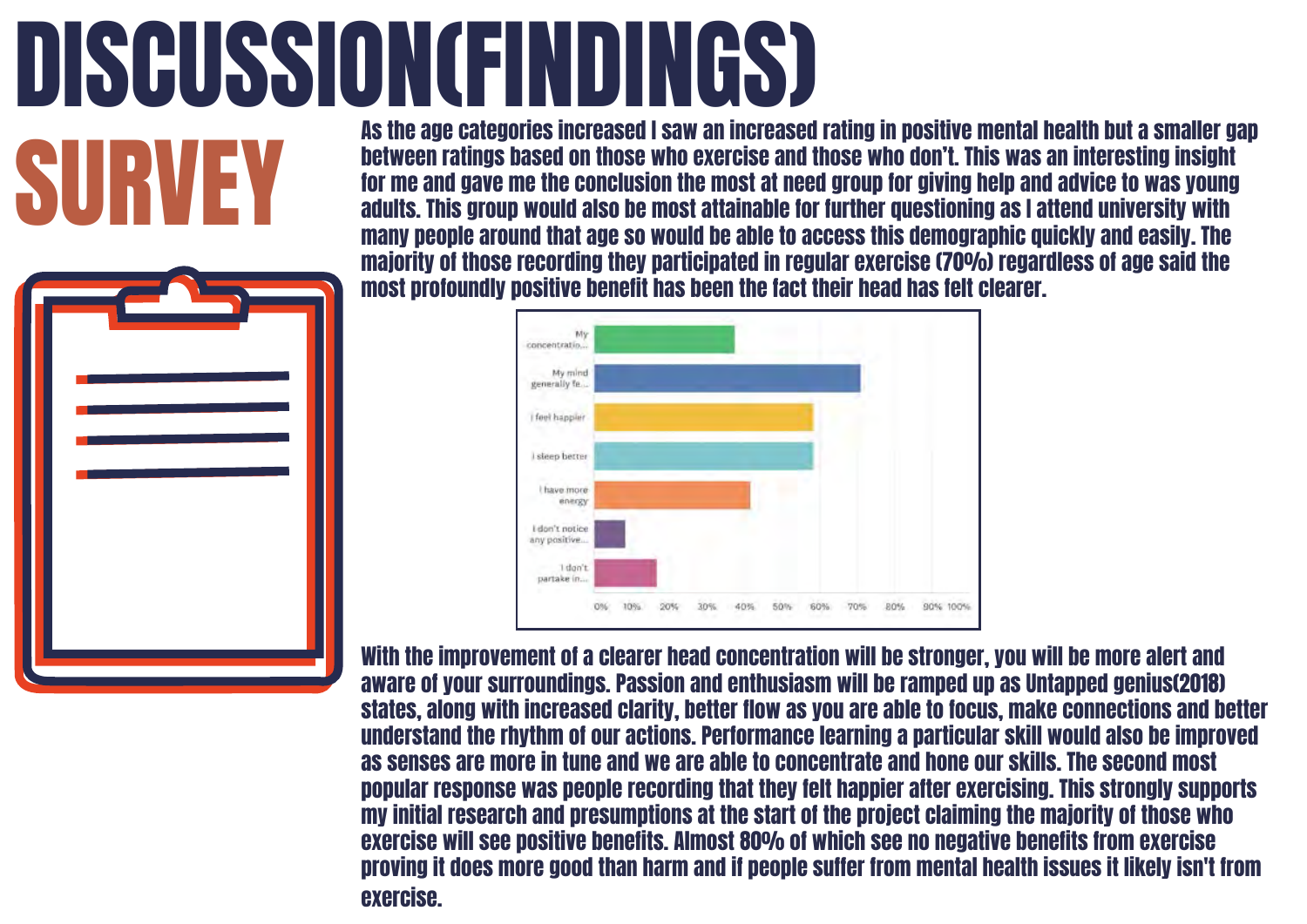# DISCUSSION(FINDINGS) SURVEY

Contrastingly those saying that they didn't participate in regular exercise recorded having nobody to go with and having no time as the top two reasons for not doing so. I found this an interesting discovery and made me think deeper into the possibilities of why people might feel this way. These respondents however had varied mental health ratings partially contradicting my research however this does not dismiss the claims that exercise can have positive benefits on your mental health rather that people might have a good mental health rating even though they might not exercise. Social anxiety can be a massive prevention for people to participate in exercise and many of these triggers can occur at the gym. This could be from concern with sweating, panic about whether you are using equipment properly or feeling daunted being around people in better shape than you. Not all environments are right for everybody, given their current circumstances and possible mental health struggles they might only be able to carry out certain exercises meaning certain environments or locations might be better suited to them. However I found from my survey that 91% of respondents regardless of their current mental health state or experience with exercise would consider exercise as a form of improving their mental health.

![](_page_21_Figure_2.jpeg)

![](_page_21_Picture_3.jpeg)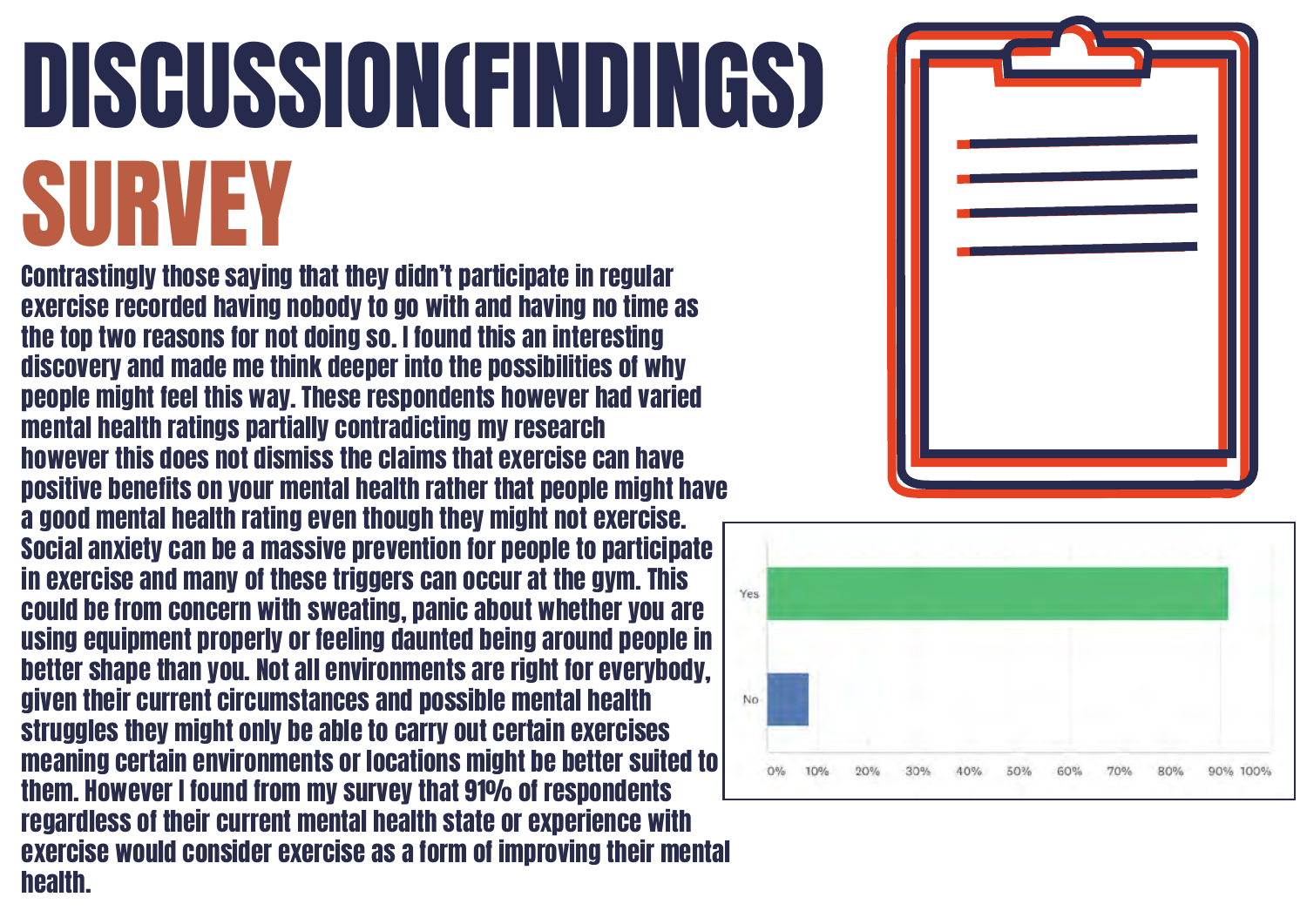# DISCUSSION(FINDINGS)

![](_page_22_Figure_1.jpeg)

This allows me to believe my initial statement is true. Whilst<br>many felt they didn't have enough time for exercise I wanted<br>to investigate this further. During busy lifestyles it is often many felt they didn't have enough time for exercise I wanted to investigate this further. During busy lifestyles it is often difficult to find the time to fit in a workout. However preparation before a workout such as hydration, stretching and warming up is just as important as the workout itself. Though it's simpler than people think and even small changes can help those with a busy lifestyle to see some healthy and positive improvements quickly. Dossantos(2016) adds that simple changes like taking the stairs, cleaning around the house and getting off the train one stop earlier can encourage you to become more active and schedule exercise into a busy lifestyle. This gives me a stronger insight into my initial aim of wanting to learn how to encourage people to participate in fitness to help their mental health. Results from my survey clearly showed that people are open to using exercise but it's about finding the most appropriate method for them. I believe based on my research the eastern style of fitness could help those with busy lifestyles such as students to become more active, manage stress and generally improve their mental health. To find out whether people would be willing to take on these fitness styles I interviewed some students and young people to find more about their opinions.

![](_page_22_Picture_4.jpeg)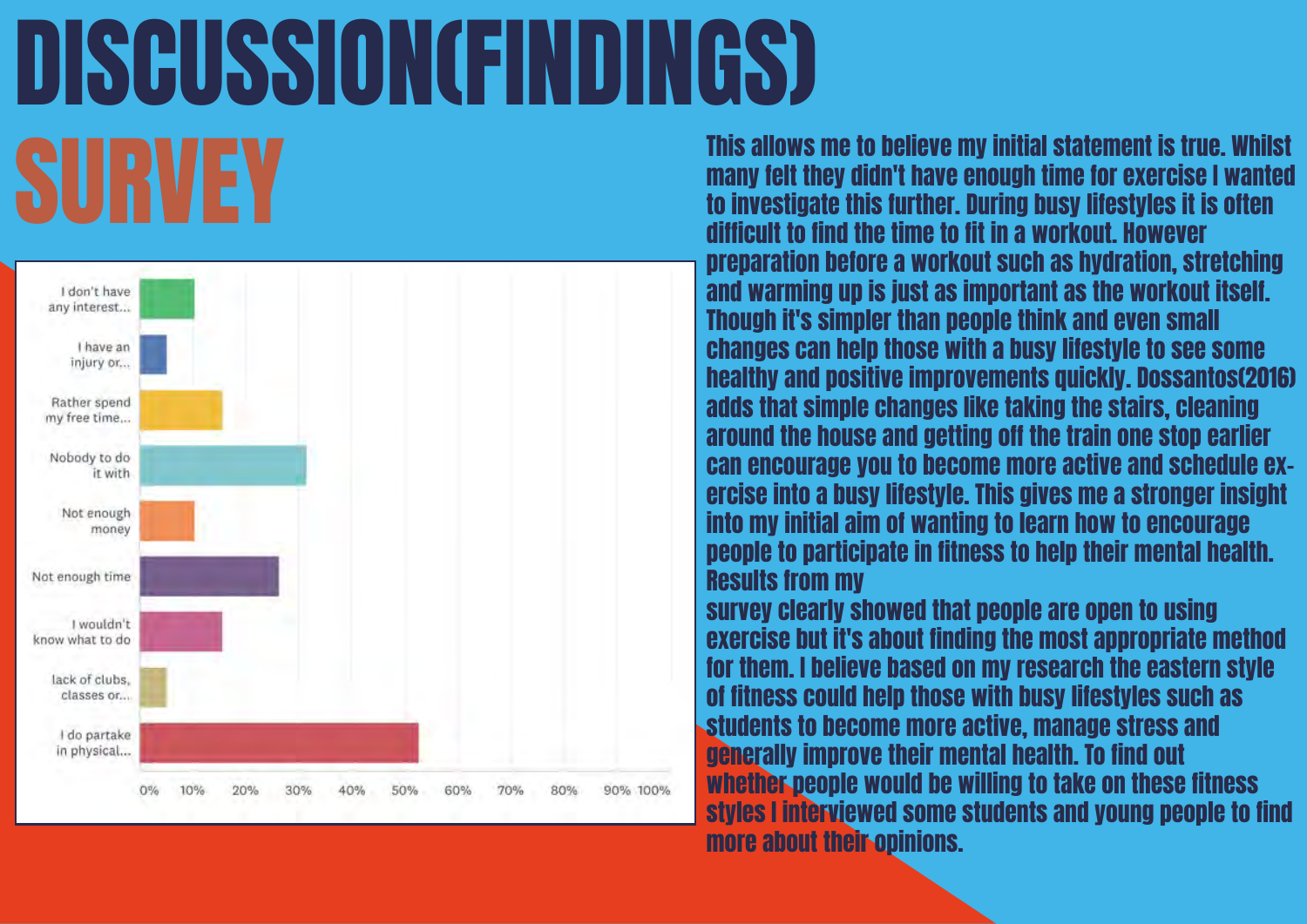# METHOD 2 : INTERVIEWS

I decided to conduct a few interviews to follow up the survey to gain a deeper understanding into peoples possible considerations with eastern styles of fitness. I targeted younger people as they were the group who rated their mental health the lowest in my survey so I felt they were the most appropriate demographic to focus on additionally I would be able to target them quickly and efficiently. I took a semi structured approach to my interview as the aim with this method was more focused on gathering opinions rather than measurable data. I had 4 questions asking people if they regularly exercised, whether they would consider eastern styles, why and whether they would prefer eastern, western styles of both. These set of questions helped me to productively determine whether people would consider eastern styles of fitness. In order to conduct the interviews professionally and in a sensitive manner given the topics I would be asking questions about I decided to keep anonymity on them just by taking their first name and not taking any photographs of them.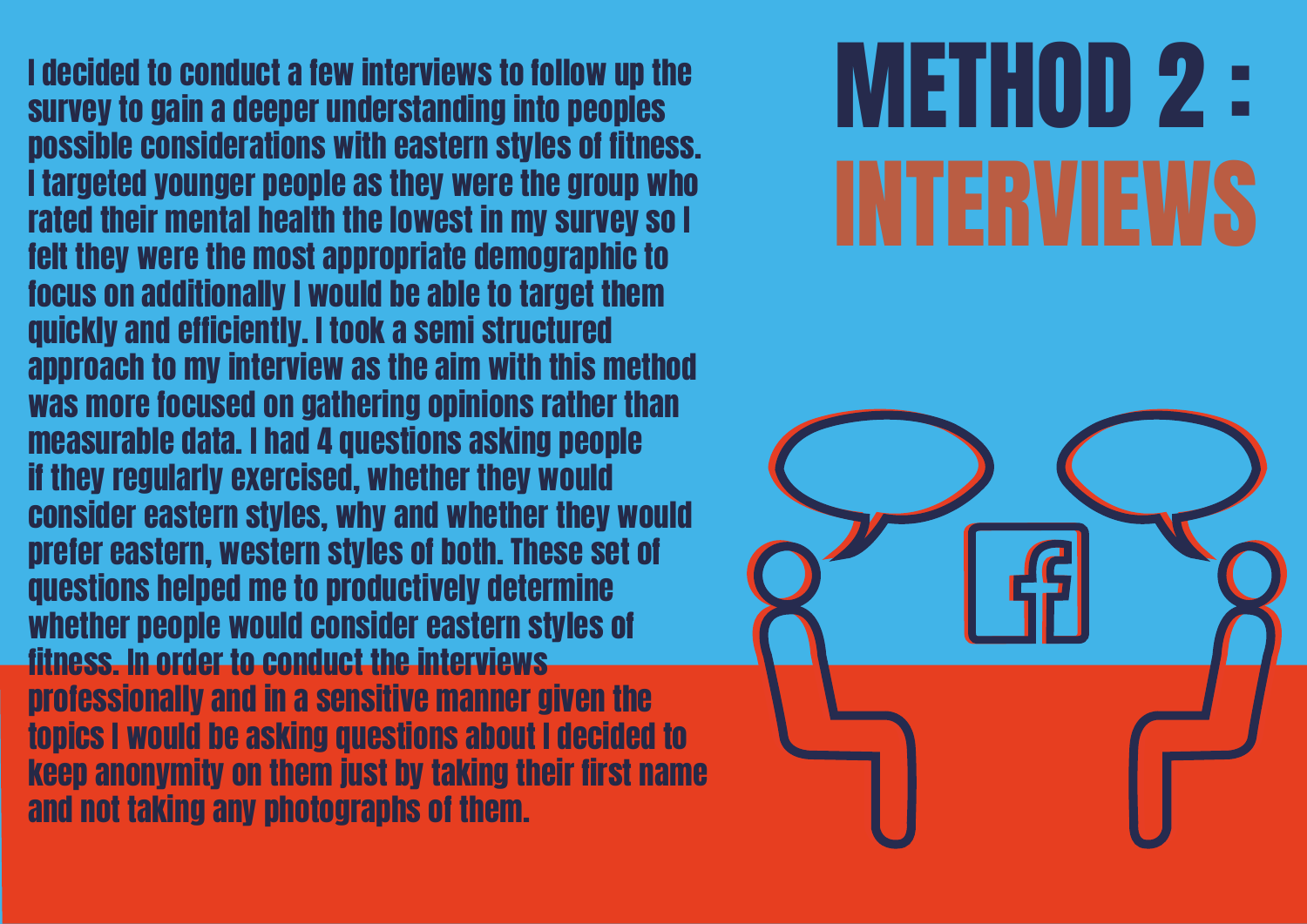# DISCUSSION(FINDINGS) INTERVIEWS

Guys can you all do me a massive favour and answers a few more questions for my project please! I'll need the answers by the end of the day please

Can just send a message with responses on here

1. Do you regularly exercise? 2. Would you consider eastern styles of exercise like tai chi which include meditation to help with your physical and mental health? 3. And why?

4. Would you prefer participating in western styles of fitness?(going to the gym) or eastern styles to improve your mental health? (Martial arts like Tai chi which are predominately meditation based) or both?

Thanks!

Due to time constraints and limitations I conducted my interviews online over facebook. This meant I was able to conduct them quicker leaving me with more time to analyse the answers. I was able to gather answers from those who regularly exercise and those who dont giving me some interesting and valuable insights into multiple demographics. I particularly wanted to target these groups and therefore selected 7 different people I knew who had vastly different lifestyles and interviewed them from my preferred age group. I was able to collect my responses very quickly and only needed a few hours for the responses to come through so I could analyse them all together.

![](_page_24_Picture_1.jpeg)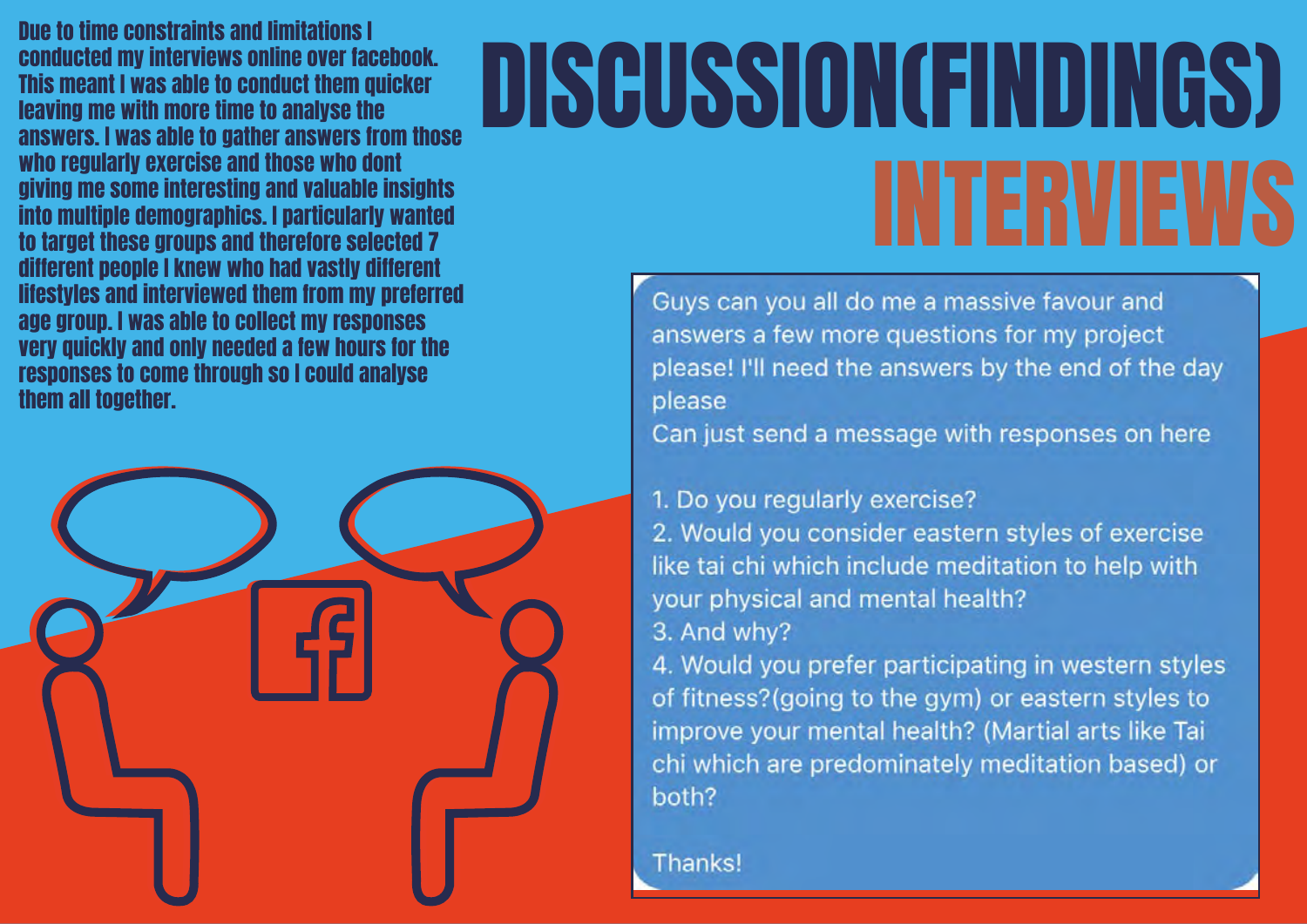![](_page_25_Picture_0.jpeg)

### 1 yes 2 probably not 3 doesn't interest me and lack of knowledge 4 western as it's what I know

![](_page_25_Picture_2.jpeg)

# DISCUSSION(FINDINGS)

# INTERVIEWS

1. Do you regularly exercise?

2. Would you consider eastern styles of exercise like tai chi which include meditation to help with your physical and mental health?

### KARL

![](_page_25_Picture_4.jpeg)

1) twice a week

2) not really

3) I'm not good at meditation but I would be open to trying it if friends would come with me 4) I prefer exercise rather than meditation but not necessarily in the gym, rather in dance/fitness classes

REECE

3. One of the main reasons is that I work varied

work. As I believe there is none within the local

be 45 minutes to an hour (if lucky).

doing reps on a machine

hours so I could not do it at a consistent basis due

MEGAN

area which means that the closest would probably

Yes.

4. I would more likely prefer the western style of

fitness because I find they have easy access in the

100% if I was in the position to afford it!

local area. Plus doing it with friends could add a bit

3. And why?

of competition or even help with techniques. I also

Help with mental health - if those type of classes are included in a gym membership that was affordable that would be amazing but the help to mental health is the biggest benefit in my eyes

find that you could be more social with the western

4. Would you prefer participating in western styles of fitness?(going to the gym) or eastern styles to improve your mental health? (Martial arts like Tai chi which are predominately meditation based) or both?

because you could talk will bring on the treadmill or

Both - personal taste as I would love to do tai chi as it's more a group and more peaceful form of exercise - but I also love lifting weights and going in a treadmill too so if a gym were to offer tai chi and other classes like that would be the best of both worlds

1 No

![](_page_25_Picture_17.jpeg)

 $2. no.$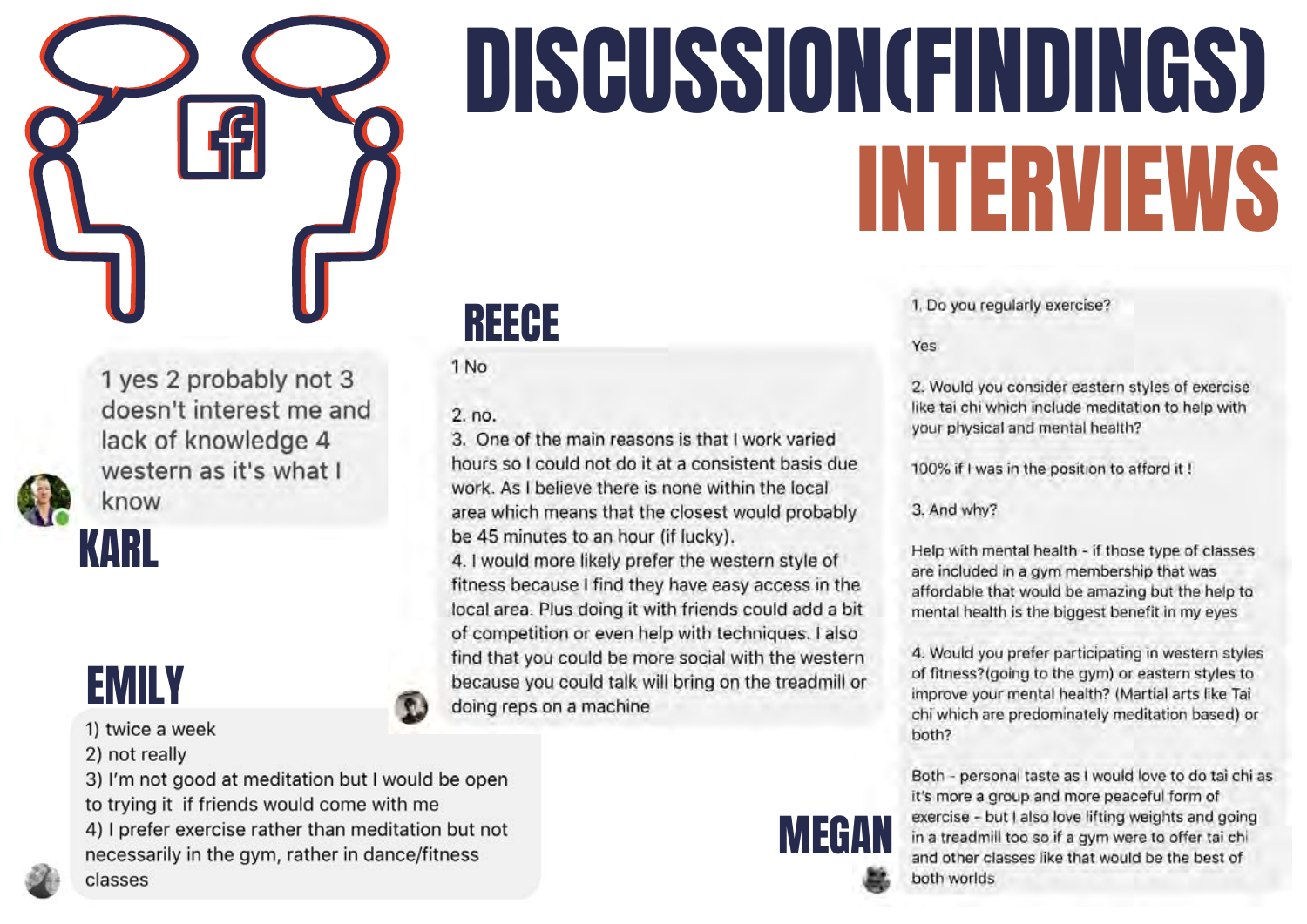# DISCUSSION(FINDINGS)

CATHERINE<br>1. No. 2. Possibly yes. 3. Mental health links a lot **THERVIEW** with physical health and although I personally may not do tai chi, but I do know that for people who use it, they see a difference in their temperament.

4. Both

JIM

1.Yes

1. No 2. No 3. Because they are intimidating and difficult to find in Cardiff. And expensive. 4. Both

2. Yh I would consider it and open to the idea

3. I know family members who do it and it seems it works for them. I have taken some yoga and meditation classes before and I liked it

![](_page_26_Picture_7.jpeg)

### ESTHER

4. Western style probably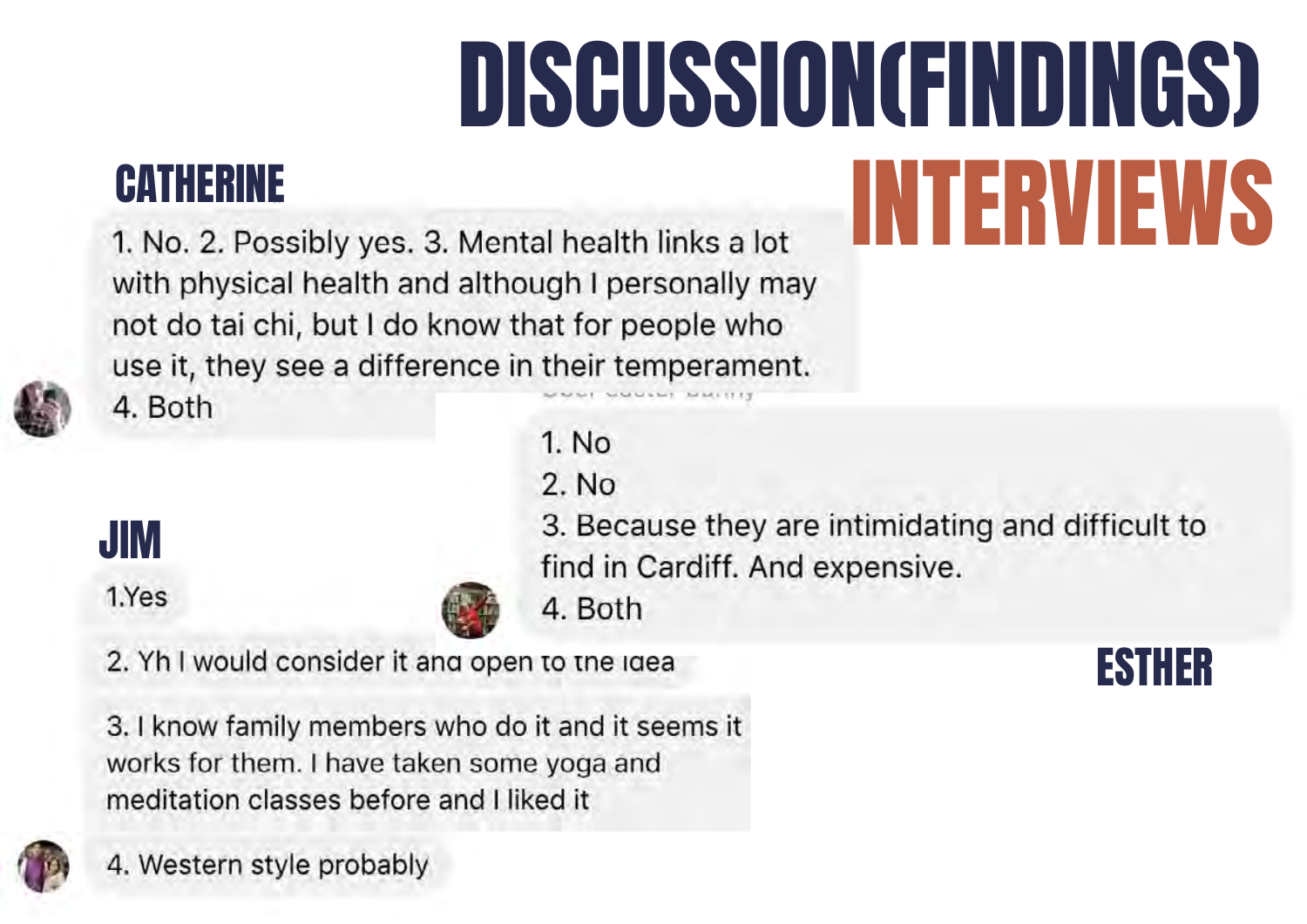# DISCUSSION(FINDINGS) INTERVIEWS

The responses I gathered gave me a number of valuable insights and helped me to achieve my goal of gathering further knowledge into peoples considerations with exercise. Those who noted they didn't regularly exercise were more likely to consider eastern styles than those who already exercise. This was predominantly due to people being comfortable and familiar with the existing methods they were using. However I found that regardless of current fitness levels 3 out of 7 would be open to the idea, however 2 were unsure and 2 distinctively said no. Those who said they would do this is because they were aware of the positive benefits and some noted how they even knew some people who had benefited from it confirming in their minds that it is beneficial. This leads me to believe that the more people are aware of the benefits and the more they are exposed to confirmation of positive benefits the more likely they are to try it. Those who either said they wouldnt do it or weren't sure was because of a variety of reasons, all which can be solved. Both Reece and Esther explained how eastern styles of fitness aren't readily available in their area and such classes are therefore very hard to find. Reece added that even if he was able to find a suitable class it would be challenging to keep up a consistent routine due to the fact that he has varied hours at work. Emily noted how she doesn't feel she is good at meditation style exercises but would still be open to trying it due to the social interaction with friends should they consider going with her.

![](_page_27_Picture_2.jpeg)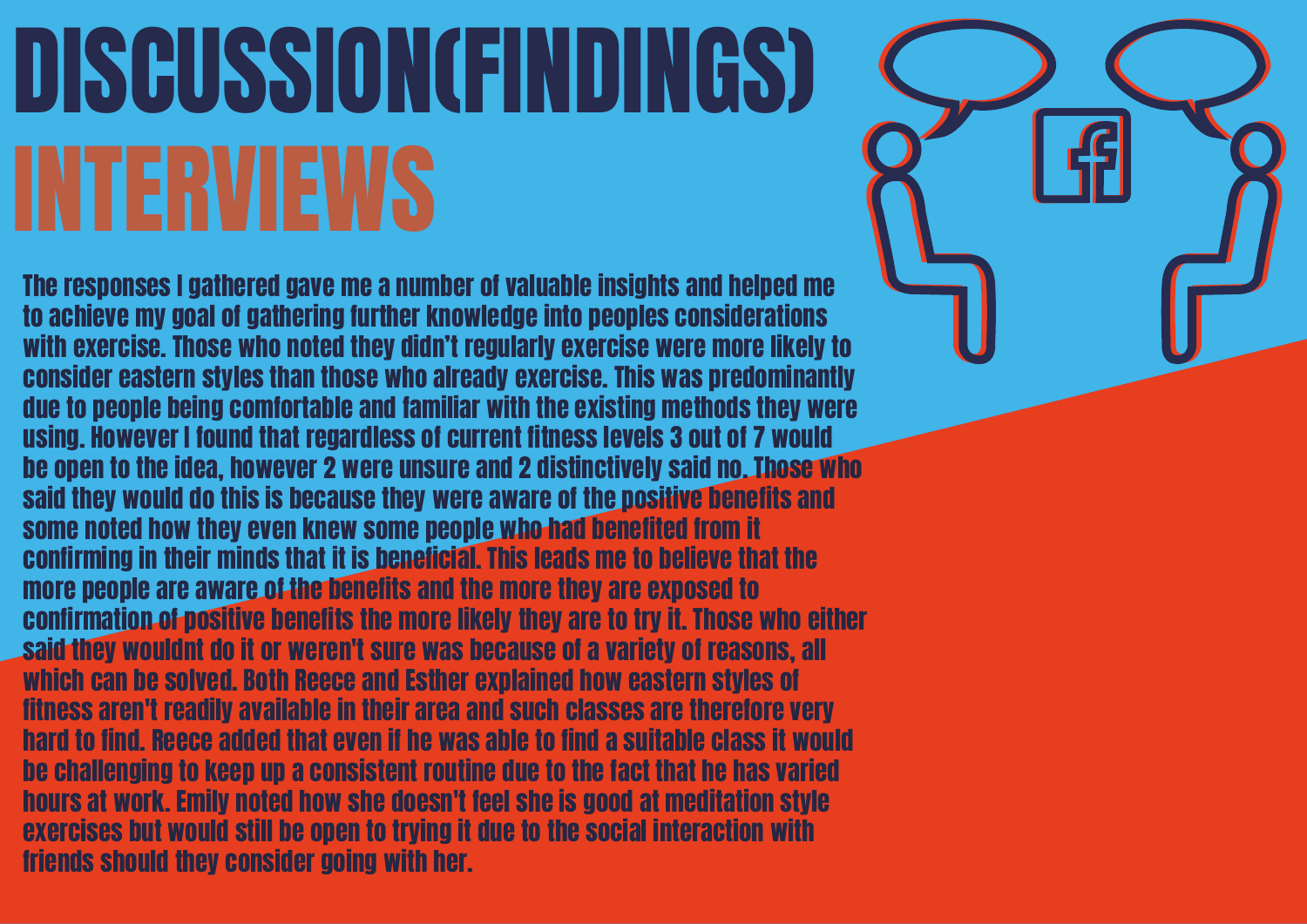# DISCUSSION(FINDINGS) INTERVIEWS

This finally leads me to the decision of revising my research question to "How can design be used to encourage those with busy lifestyles to use eastern styles of fitness to improve their physical and mental wellbeing"

All 3 respondents however were aware of the positive benefits but were unlikely to choose this style due to practicality issues out of their control. I finally asked all respondents whether they would prefer western or eastern styles of exercise with the consideration that some people might like to both together in order to receive multiple benefits. 3 respondents said they would rather both together whilst the remaining 4 preferred to partake in western styles only. This is again due to practicality issues and difficulties with finding such methods of fitness which they could easily fit into their lifestyles. I felt that I gathered all the information I set out to gather and achieved my aim of comprehending whether people would consider eastern styles of fitness.In conclusion around half of respondents would whilst the other half wouldn't due to factors generally out of their control. It was clear from the respondents I interviewed that they were aware of the benefits eastern styles of fitness could have on their physical and mental health however wouldn't be able to participate due to busy lifestyles and lack of classes near them. This leads me to believe that should people like my interviewees with busy lifestyles be introduced to methods and styles of fitness with profound mental benefits fitting for their individual lifestyles they would be down to try it.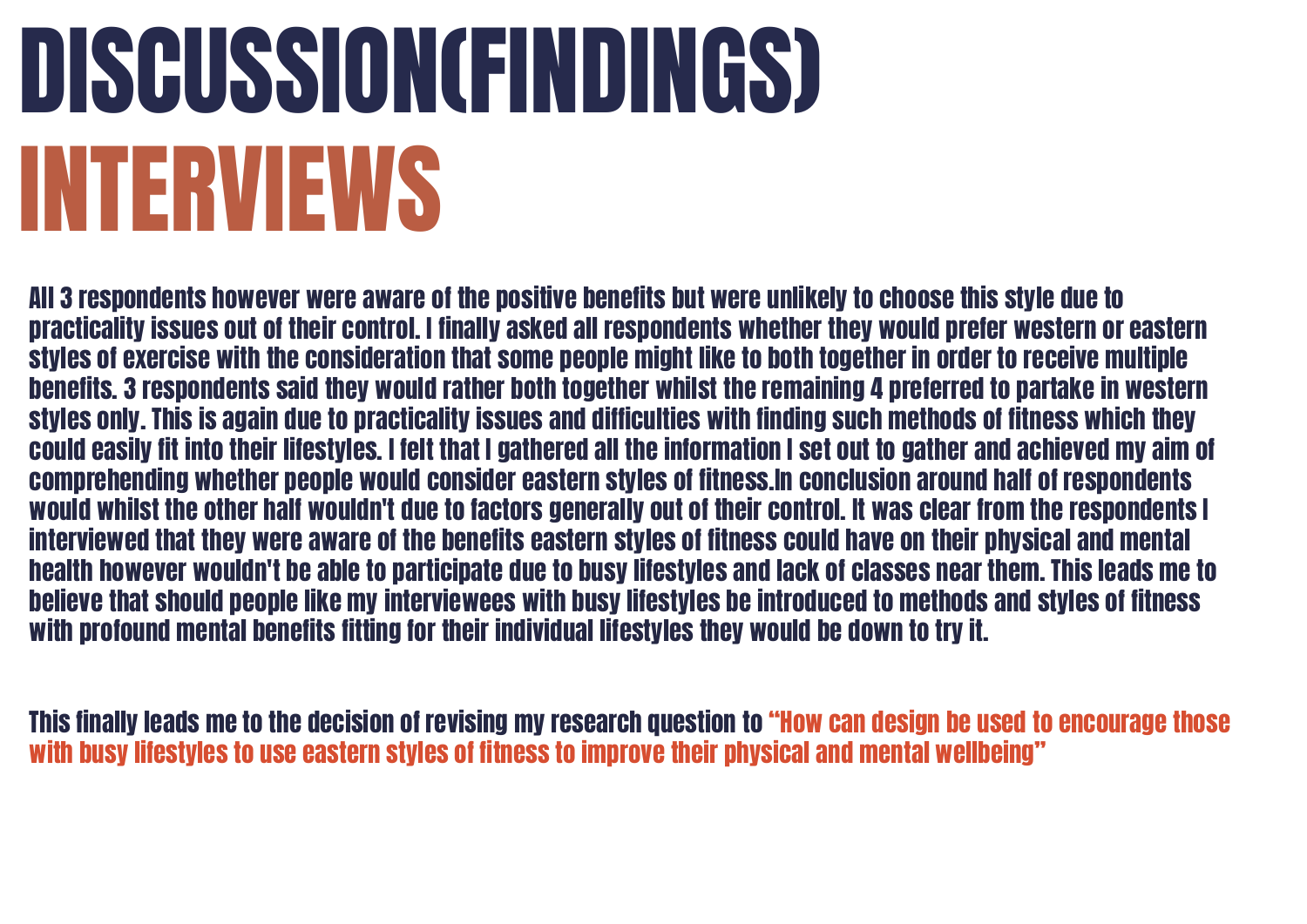# PROJECT SUMMARY

This research project has been extremely beneficial and eye opening into developing my knowledge on the link between physical exercise and mental health. I feel I effectively achieved all my aims and objectives set out at the start of the project. I've found a number of exciting and valuable insights into how participation in physical exercise can affect your mental health and what types of exercise people would consider. I discovered participation in regular exercise has the potential to improve your mental wellbeing by making your mind clearer, improving your concentration and helping you sleep better along with a number of other benefits. This was confirmed through survey results and interview answers where I gained a deeper insight into people's experiences. Throughout this project it occurred to me how strong the relationship between the mind and body is. Working out can have profound improvements on your physical health which subsequently improve your mental health and vice versa. Though having a strong mental health or strong fitness levels to start off with can better improve your mental health and make you feel more inclined to participate in exercise anyway. I also found about the impacts of mental disorders such as BDD and anorexia and how they can make the relationship with exercise an extremely dangerous one. These people have an extremely unhealthy relationship between their mental health and exercise. It shocked me how common these disorders are with 1 in 50 people reporting to have BDD.

![](_page_29_Picture_2.jpeg)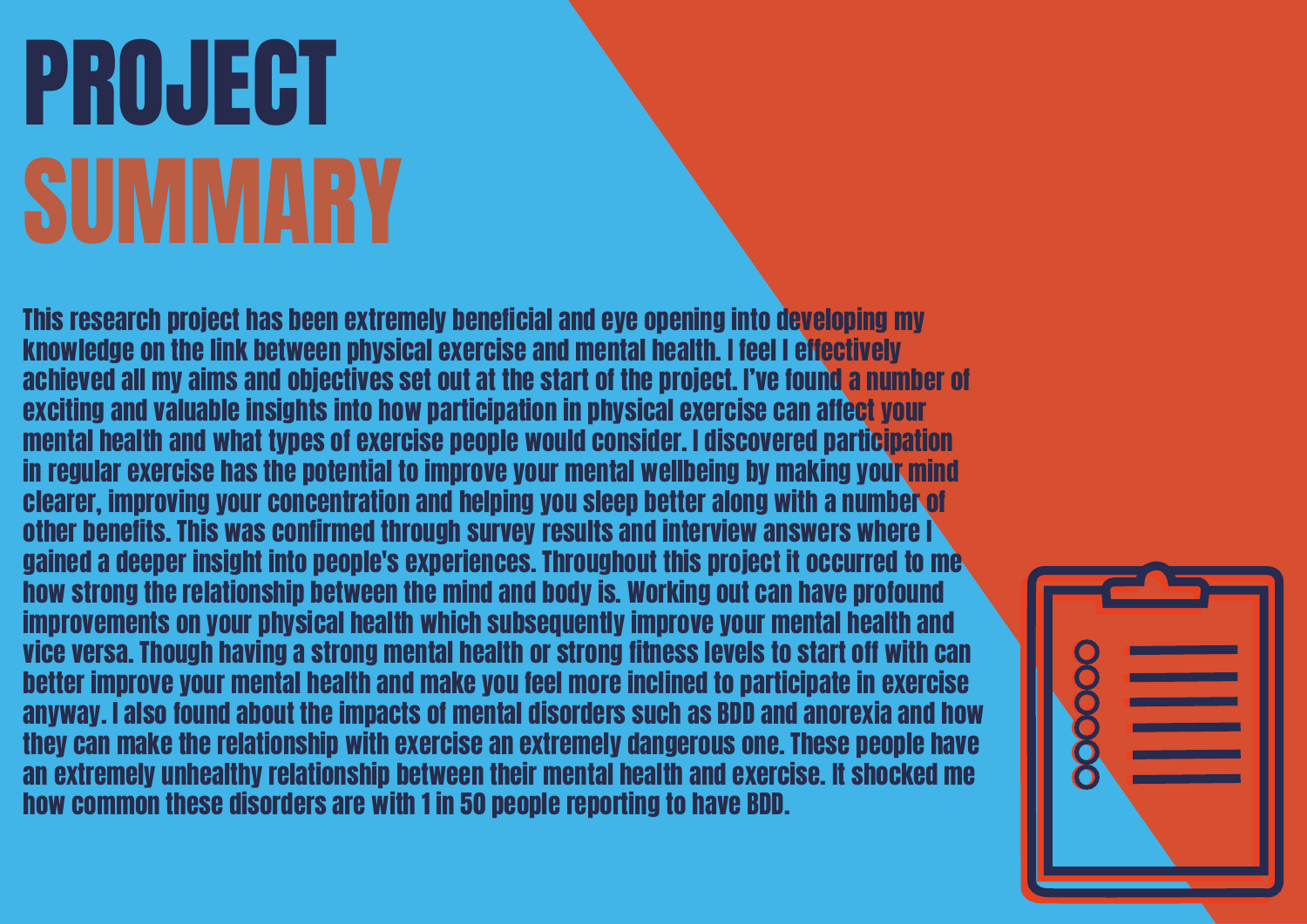# PROJECT SUMMARY

![](_page_30_Picture_1.jpeg)

My presumptions prior to research and my assumptions after completing research closely match with each other. I presumed my initial statement of exercise improving mental health was true and with my assumptions that I was able to make after research and survey results directly compared with that. I was also able to gain a deeper understanding into the variety of fitness options that are on offer and the differences between them. I found it fascinating how much the eastern way of working out not only improves your physical strength but also your mental wellbeing at the same time sometimes providing more benefits than western styles. They don't require a gym membership or access to a class and can be completed under time constraints. They incorporate meditation which makes them an extremely beneficial and popular method for mental resilience. Popular eastern fitness disciplines like pilates and chai chi dont put the joints under immense pressure however still offer a challenging workout which can be completed within just a few short minutes meaning you can see benefits with less chance of becoming injured. My revised research question is about how design can be used to encourage those with a busy lifestyle to use eastern styles of fitness to improve their mental health. I've decided to change my research question to this because I feel I have identified a key problem and target audience in which I can use design to solve the issue. It was identified with my research and confirmed with my surveys and interviews that people with busy lifestyles don't see exercise as a priority to them. These people were more likely to rate their mental health lower too. Exercise as a whole has huge potential to improve people's mental health and this has been scientifically proven. Eastern styles of fitness in particular can be completed at home, within a few minutes and have a lower injury rate meaning it is a fool proof method for people with busy lifestyles to keep active. I want to use my knowledge of these fitness disciplines along with my design thinking skills to promote these methods to people with busy lifestyles to help them improve their physical and mental health.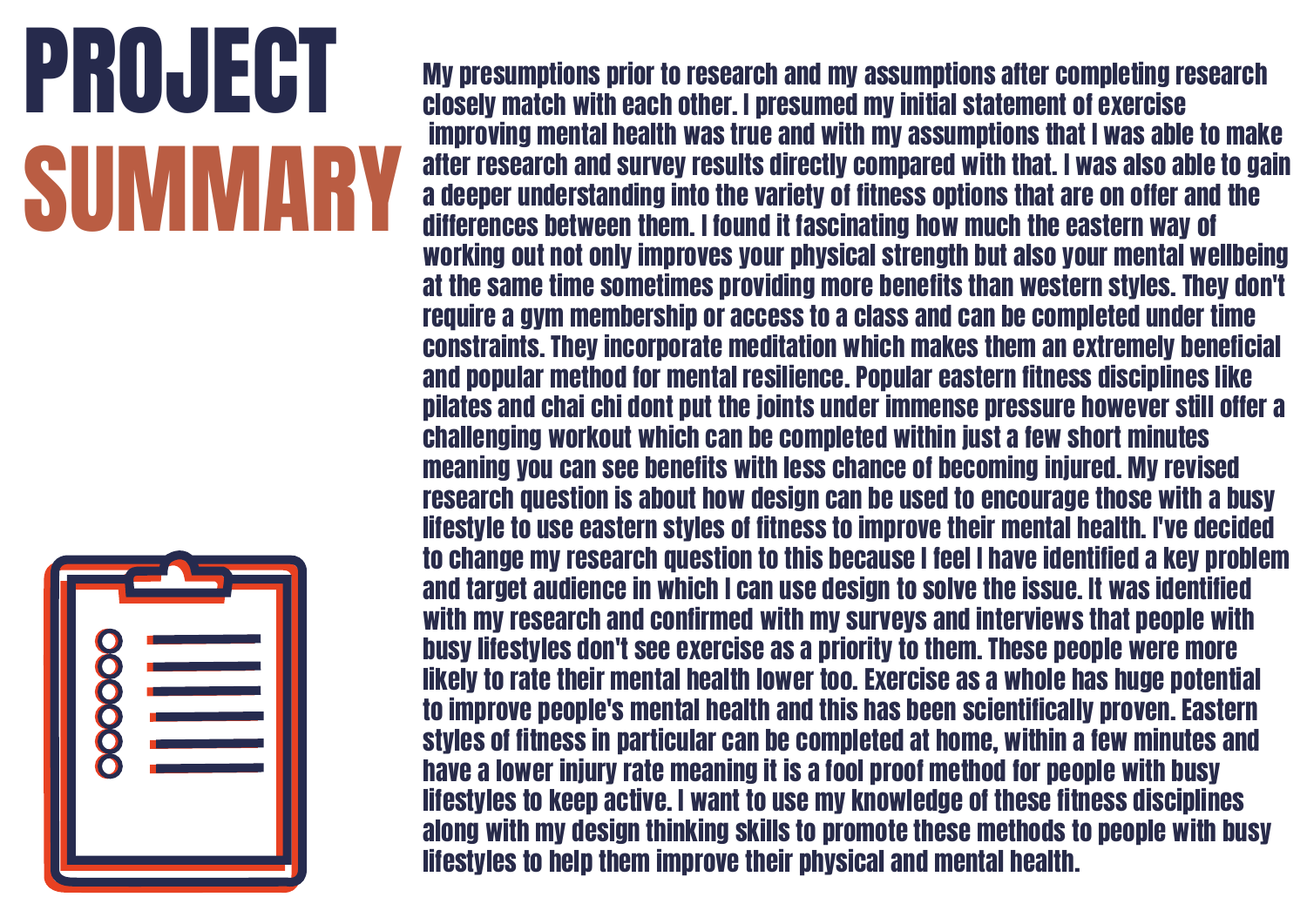# REFERENCE

LIST My Achilles, L. (n.d.). 2 friends practising meditation. [image] Available at: https://www.google.com/search?q=east-<br>| ern+vs+western+fitness&sxsrf=ACYBGNSoreG3H\_FxSb2rKsJ3DVfEnic3kw:1581081933169&source=Inms&tbm=isch ern+vs+western+fitness&sxsrf=ACYBGNSoreG3H\_FxSb2rKsJ3DVfEnic3kw:1581081933169&source=lnms&tbm=isch&sa=X&ved=2ahUKEwiuw\_KXxb\_nAhVfShUIHXDkCdoQ\_AUoAXoECA0QAw&biw=1440&bih=821#imgrc=mkUx4gF5DcKmHM [Accessed 19 Feb. 2020].

> Active Norfolk. (2016). The mental benefits of sport. [online] Available at: https://www.activenorfolk.org/news/2016/05/themental-benefits-of-sports [Accessed 19 Feb. 2020].

Adaa.org. (2018). Body Dysmorphic Disorder (BDD) | Anxiety and Depression Association of America, ADAA. [online] Available at: https://adaa.org/understanding-anxiety/related-illnesses/other-related-conditions/body-dysmorphic-disorder-bdd [Accessed 19 Feb. 2020].

Bodybuilding.com (n.d.). Man squatting with barbell. [image] Available at: https://www.google.com/search?q=weightlifting+in+gym&tbm=isch&ved=2ahUKEwj2yvvBxr\_nAhVPiRoKHU7nDt4Q2-cCegQIABAA&oq=weightlifting+in+gym&gs\_l=img.3..0.22 57.3060..3467...0.0..1.141.611.5j2......0....1..gws-wiz-img.......0i67j0i24.YdFAL9kDgiA&ei=sWY9XrauMs-Sas7Ou\_AN&bih=821&biw=1440#imgrc=SVBNYLAoDzq6IM [Accessed 19 Feb. 2020].

Brauser, D. (2017). New Treatments for Negative Schizophrenia Symptoms Stir Debate. [online] Medscape. Available at: https:// www.medscape.com/viewarticle/884847 [Accessed 19 Feb. 2020].

Diet Show (2020). Women lunging in a park. [image] Available at: https://www.google.com/search?q=exercise-outside-woman-stock-today-150427-tease\_72497df9c4ab67a1d1a016b22206a5af.social+share+1200x630+center.jpg&sxsrf=ACYBGNRzH24RcUMfIeiHv\_koFfl0qHwOwA:1582118030778&source=lnms&tbm=isch&sa=X&ved=2ahUKEwiEj9752N3nAhWDlFwKHdyzB10Q\_AUoAXoE-CAcQAw&biw=1440&bih=821#imgrc=VfDiAplWddVacM [Accessed 19 Feb. 2020].

Dossantos, N. (2016). 8 Ways to Exercise on a Busy Schedule. [online] The Active Times. Available at: https://www.theactivetimes.com/fitness/your-first-time/8-ways-exercise-busy-schedule [Accessed 19 Feb. 2020].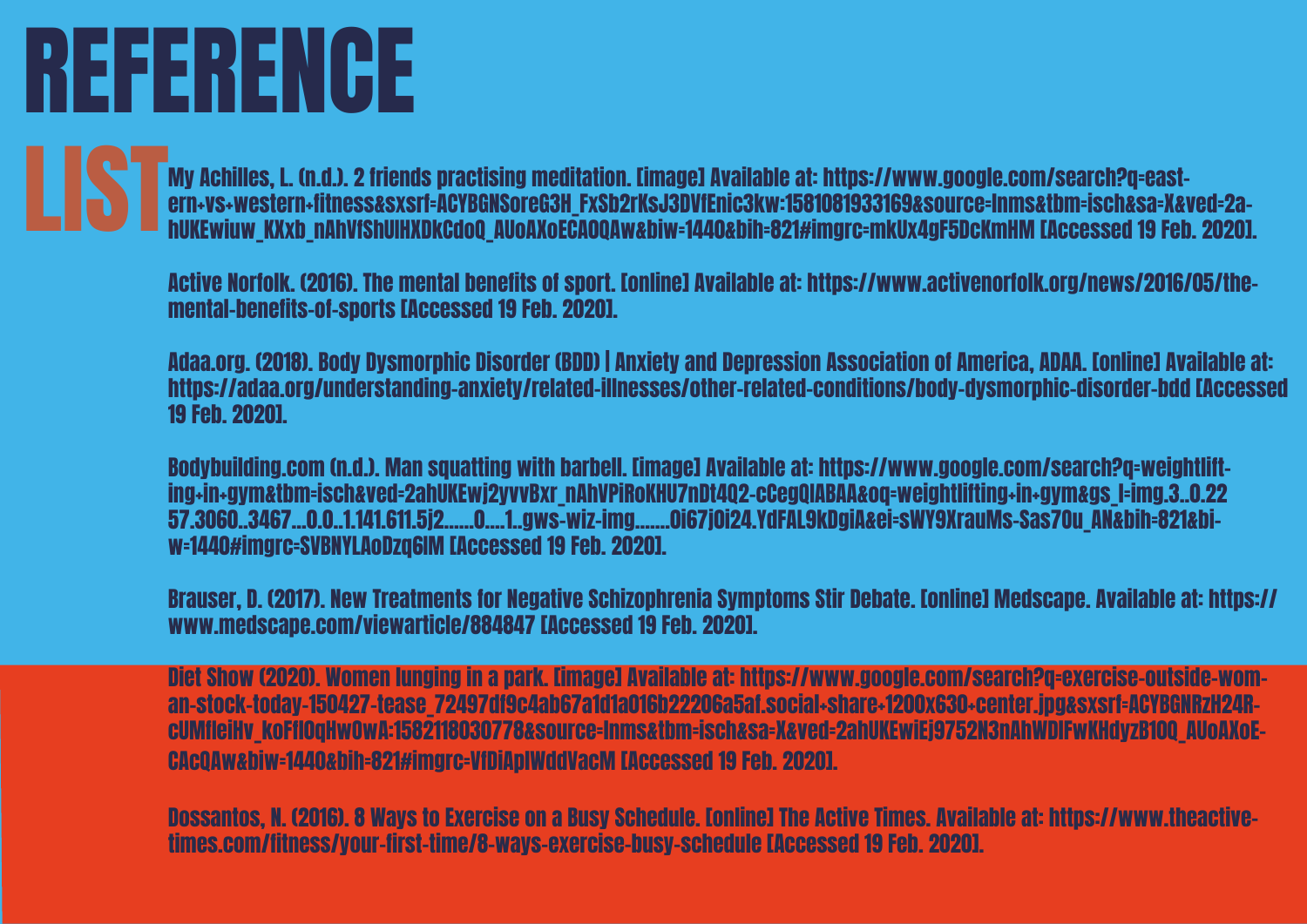# REFERENCE

Getty Images (n.d.). Running for mental health - Newcastle Frontrunners. [image] Available at: https://www.google.com/ search?q=mental+health&sxsrf=ACYBGNTQSKtN1BzQqJOnxElnUhssIBYTxA:1580915383572&source=lnms&tbm=isch&sa=X&ved=2ahUKEwj8hO7e2LrnAhWJUBUIHepzBxYQ\_AUoAnoECBIQBA&biw=1440&bih=821#imgrc=qjGKweC5v49-xM [Accessed 19 Feb. 2020]. **LIS** 

> Gregory, A. (2019). More than 120,000 NHS patients kept on 'hidden waiting lists' for mental health appointments. [online] The Independent. Available at: https://www.independent.co.uk/news/health/nhs-mental-health-treatment-therapy-waiting-list-appointment-a9079541.html [Accessed 19 Feb. 2020]. Healthdirect.gov.au. (2019). Exercise and mental health. [online] Available at: https://www.healthdirect.gov.au/exercise-and-mental-health [Accessed 19 Feb. 2020].

Kane, S. (2018). 10 Benefits of Tai Chi for Better Overall Health, Well-Being and Living Longer. [online] Psych Central. Available at: https://psychcentral.com/lib/10-benefits-of-tai-chi-for-better-overall-health-well-being-and-living-longer/ [Accessed 21 Feb. 2020].

Lange, D. (2019). Topic: Fitness industry in the United Kingdom (UK). [online] www.statista.com. Available at: https://www.statista.com/topics/3411/fitness-industry-in-the-united-kingdom-uk/ [Accessed 19 Feb. 2020].

Laskey, J. (2020). 4 Reasons New Year's Resolution Fad Diets Don't Work — and What to Do Instead. [online] EverydayHealth. com. Available at: https://www.everydayhealth.com/diet-nutrition/reasons-new-years-resolution-fad-diets-dont-work-whatinstead/ [Accessed 19 Feb. 2020].

Legg, T. (2019). Emotional Health: Why It's as Important as Physical Health. [online] Healthline. Available at: https://www. healthline.com/health/emotional-health#improvement [Accessed 19 Feb. 2020].

Man holding fingers to his brain. (n.d.). [image] Available at: https://content.thriveglobal.com/wp-content/uploads/2019/05/ C9D784E0-799F-4DE1-86F2-A62943907C21.jpeg?w=1550 [Accessed 19 Feb. 2020].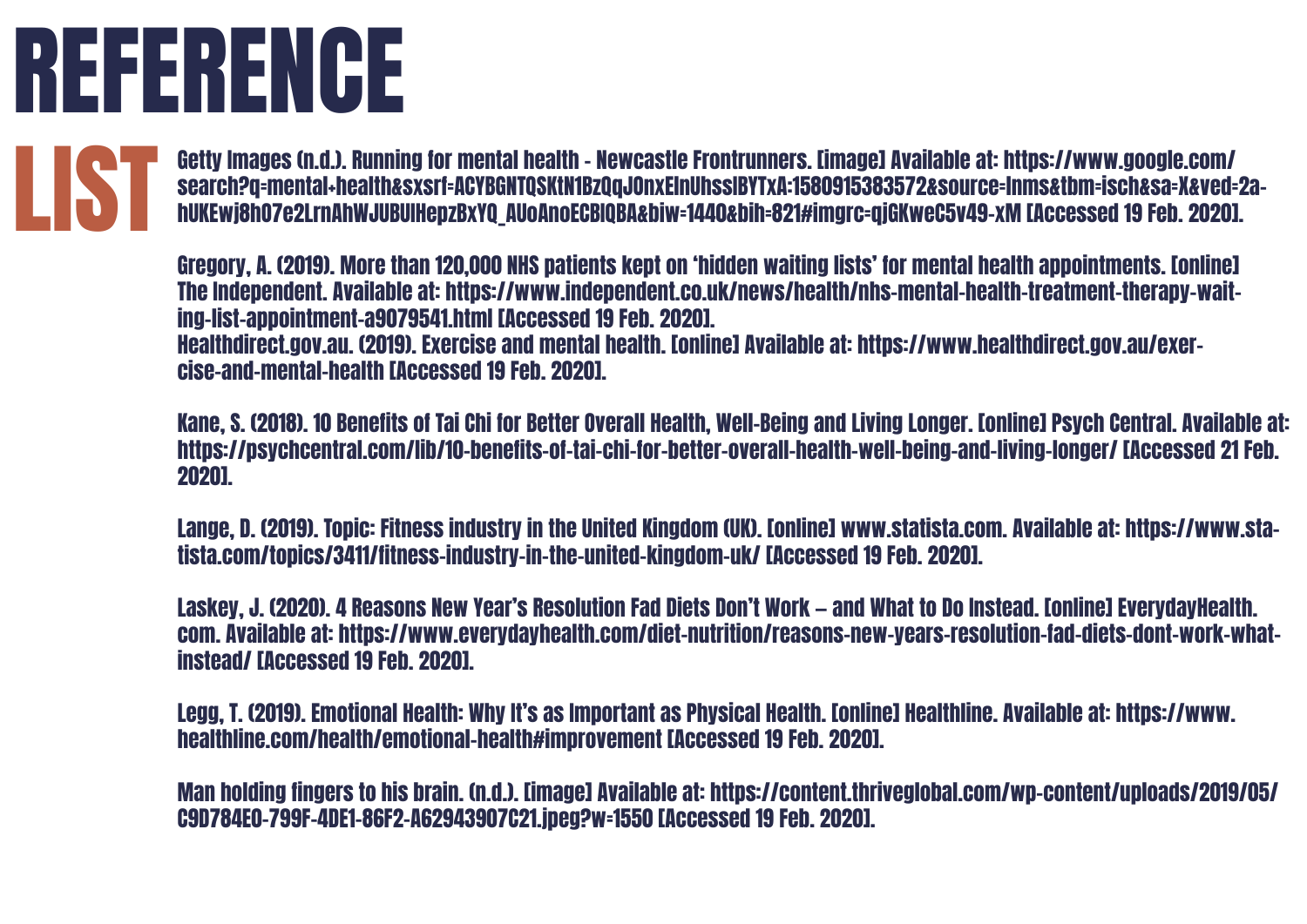Mental Health Association in Forsyth County. (n.d.). What is Mental Illness? - Mental Health Association in Forsyth County. [online] Available at: https://www.triadmentalhealth.org/what-is-mental-illness/ [Accessed 19 Feb. 2020].

MHFA Portal. (2019). Mental health statistics. [online] Available at: https://mhfaengland.org/mhfa-centre/research-and-evaluation/mental-health-statistics/ [Accessed 19 Feb. 2020].

Mind.org.uk. (2017). How common are mental health problems?. [online] Available at: https://www.mind.org.uk/information-support/types-of-mental-health-problems/statistics-and-facts-about-mental-health/how-common-are-mentalhealth-problems/ [Accessed 19 Feb. 2020].

Pinto, S. (2020). Body Dysmorphia from a Gym Addiction | Timberline Knolls. [online] Timberline Knolls. Available at: https://www.timberlineknolls.com/eating-disorder/body-dysmorphia/how-it-impacts-women/ [Accessed 19 Feb. 2020].

Popularity, Y. (2018). Yoga Statistics: Staggering Growth Shows Ever-increasing Popularity. [online] The Good Body. Available at: https://www.thegoodbody.com/yoga-statistics/ [Accessed 21 Feb. 2020].

ptdirect. (2020). Attendance, Adherence, Drop out and Retention. [online] Available at: https://www.ptdirect.com/training-design/exercise-behaviour-and-adherence/attendance-adherence-drop-out-and-retention-patterns-of-gym-members [Accessed 21 Feb. 2020].

Roberts, A. (2019). Self-conscious at the gym? Here are three ways around that | JOE.co.uk. [online] JOE.co.uk. Available at: https://www.joe.co.uk/fitness-health/self-conscious-gym-tips-214868 [Accessed 20 Feb. 2020].

Screenshot 2020-02-07 at 13.51.21 (Survey title) Screenshot 2020-02-14 at 16.39.05 (Male vs Female graph) Screenshot 2020-02-14 at 16.39.24 (Ages) Screenshot 2020-02-14 at 16.39.51 (participation in regular fitness) Screenshot 2020-02-14 at 16.40.00 (Mental health rating)

# REFERENCE

LIST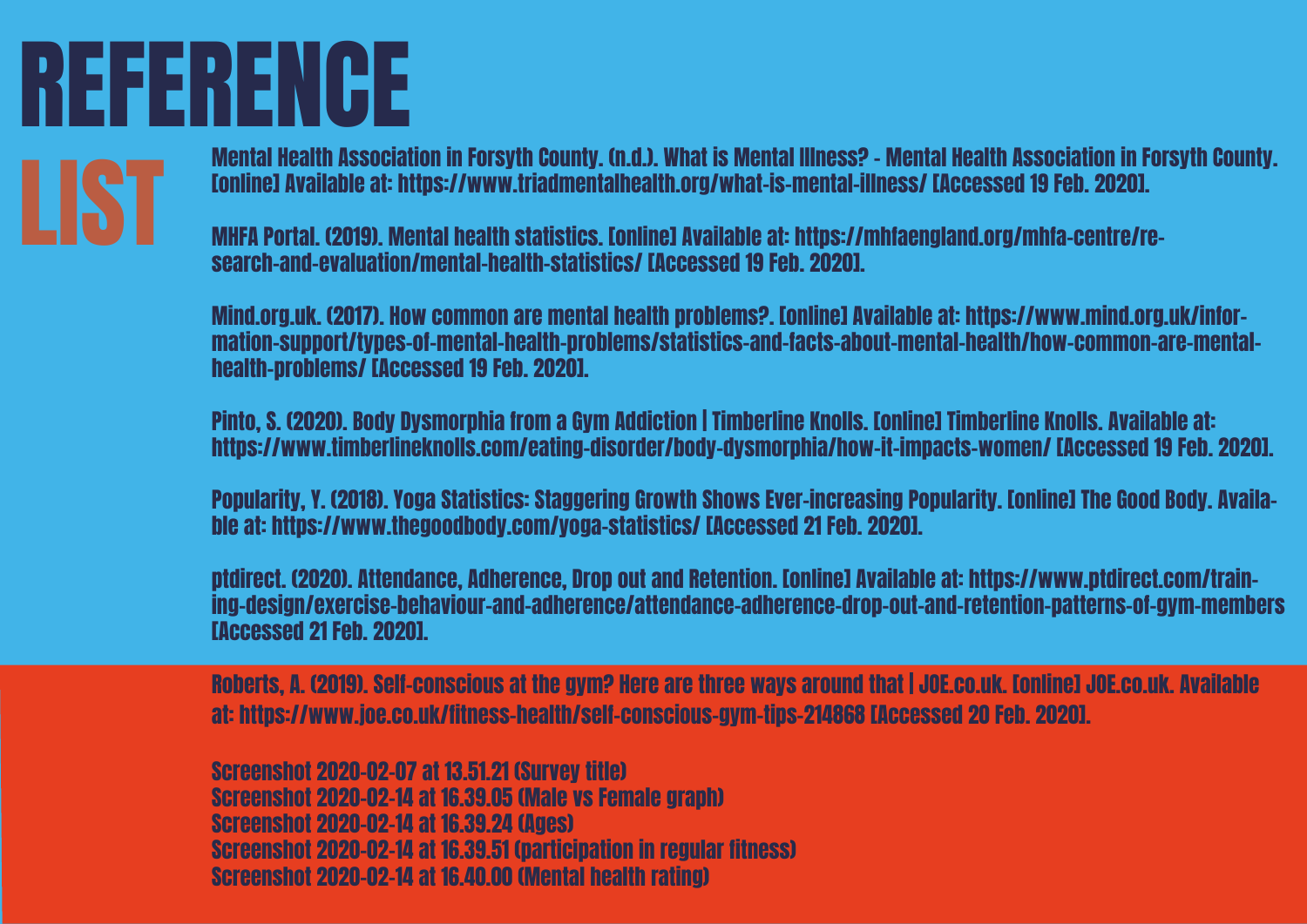Screenshot 2020-02-14 at 16.40.12 (Positive benefits of exercise) Screenshot 2020-02-14 at 16.41.15 (Reasons against exercising) Screenshot 2020-02-14 at 16.41.23 (Do you see any negative effects when exercising) Screenshot 2020-02-14 at 16.41.33 (Negative effects of exercise) Screenshot 2020-02-14 at 16.41.41 (Would you consider eastern styles) Screenshot 2020-02-19 at 10.09.00 (Interview questions) Screenshot 2020-02-19 at 10.11.05 (Karls answers) Screenshot 2020-02-19 at 10.15.21 (Megan's answers) Screenshot 2020-02-19 at 10.16.22 (Esther's answers) Screenshot 2020-02-19 at 10.17.22 (Catherines answers) Screenshot 2020-02-19 at 10.18.20 (Jims answers) Screenshot 2020-02-19 at 11.15.55 (Reeces answers) Screenshot 2020-02-19 at 11.16.46 (Emily's answers)

Who.int. (2020). WHO | Physical Inactivity: A Global Public Health Problem. [online] Available at: https://www.who.int/dietphysicalactivity/factsheet\_inactivity/en/ [Accessed 19 Feb. 2020].

![](_page_34_Picture_1.jpeg)

The Red Delta Project. (2011). Eastern vs. Western Fitness Philosophies - The Red Delta Project. [online] Available at: https://reddeltaproject.com/eastern-vs-western-fitness-philosophies/ [Accessed 19 Feb. 2020].

Untappedgenius.com. (2018). 10 benefits of a clear mind. [online] Available at: https://untappedgenius.com/10-benefits-of-a-clearmind/ [Accessed 19 Feb. 2020].

Wain, R. (n.d.). Body Dysmorphic Disorder. [image] Available at: https://www.google.com/search?q=body+dysmorphia&sxsrf=ACY-BGNSSiCFaM1JqDXUUWb\_4Bje1JKDArQ:1581082454697&source=lnms&tbm=isch&sa=X&ved=2ahUKEwj4m8qQx7\_nAhUDnVwKHSx0DWUQ\_ AUoAXoECA4QAw&biw=1440&bih=821#imgrc=9VMN3y2T2CAMPM [Accessed 19 Feb. 2020].

# REFERENCE LIST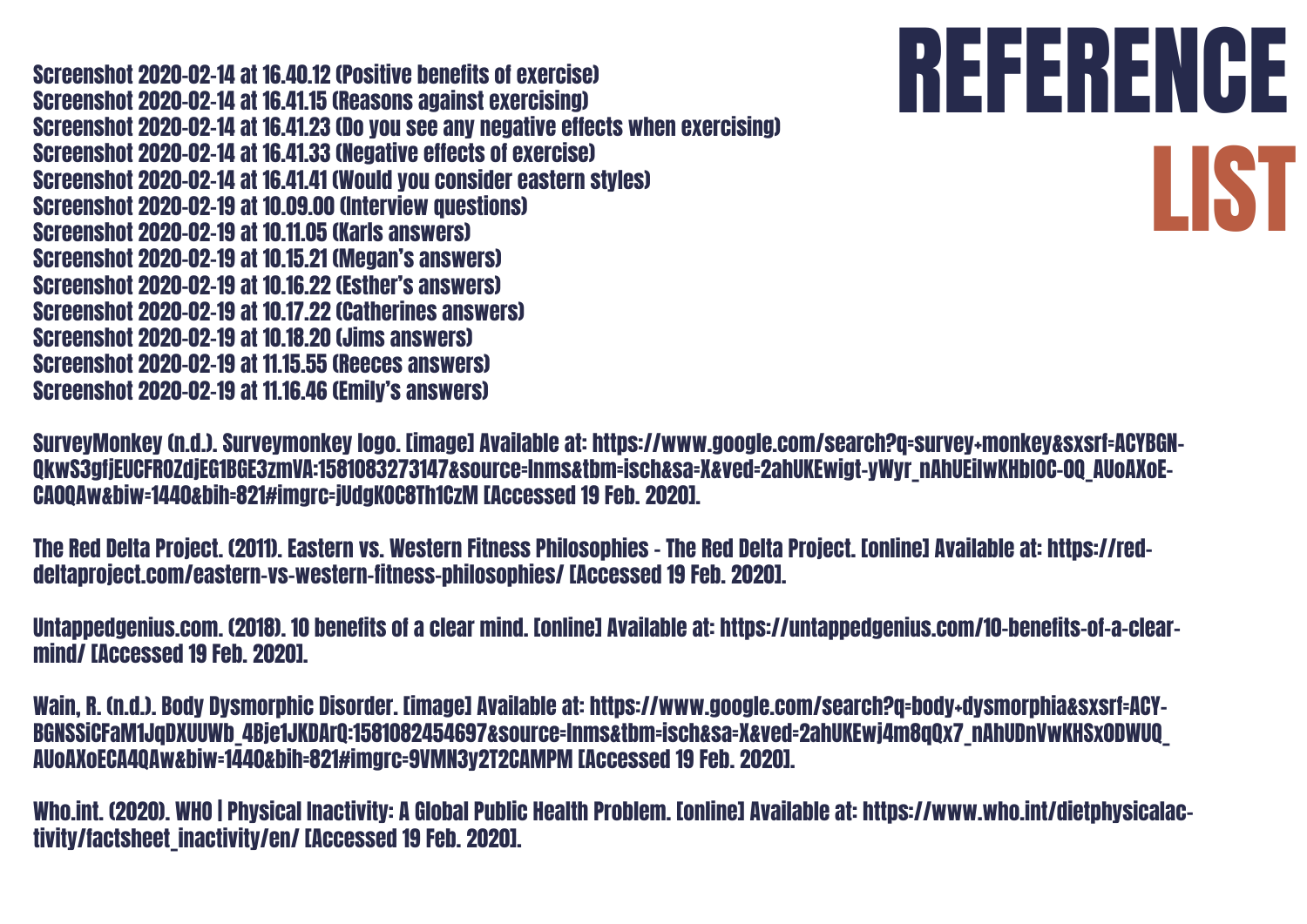A Phillips, MD, K. (2020). Who Gets BDD? - BDD. [online] BDD. Available at: https://bdd.iocdf.org/about-bdd/who-gets/ [Accessed 19 Feb. 2020].

n :<br>Acl<br>CYl Achilles, L. (n.d.). 2 friends practising meditation. [image] Available at: https://www.google.com/search?q=eastern+vs+western+fitness&sxsrf=A-CYBGNSoreG3H\_FxSb2rKsJ3DVfEnic3kw:1581081933169&source=lnms&tbm=isch&sa=X&ved=2ahUKEwiuw\_KXxb\_nAhVfShUIHXDkCdoQ\_AUoAXoECA0QAw&biw=1440&bih=821#imgrc=mkUx4gF5DcKmHM [Accessed 19 Feb. 2020].

Active Norfolk. (2016). The mental benefits of sport. [online] Available at: https://www.activenorfolk.org/news/2016/05/the-mental-benefits-ofsports [Accessed 19 Feb. 2020].

Adaa.org. (2018). Body Dysmorphic Disorder (BDD) | Anxiety and Depression Association of America, ADAA. [online] Available at: https://adaa.org/ understanding-anxiety/related-illnesses/other-related-conditions/body-dysmorphic-disorder-bdd [Accessed 19 Feb. 2020].

Allan, P. (2014). The Most Common Exercise Injuries (and How You Can Avoid Them). [online] Lifehacker. Available at: https://lifehacker.com/themost-common-exercise-injuries-and-how-you-can-avoi-1659615551 [Accessed 19 Feb. 2020].

Anon, (2017). [online] Available at: https://www.quora.com/How-many-football-clubs-are-there-in-England [Accessed 19 Feb. 2020].

ASAE. (2019). Qualitative Interview Pros and Cons. [online] Available at: https://www.asaecenter.org/resources/articles/an\_plus/2016/january/ qualitative-interview-pros-and-cons [Accessed 19 Feb. 2020].

BBC News. (2016). Sports activity drops since London 2012. [online] Available at: https://www.bbc.co.uk/news/uk-england-36540017 [Accessed 19 Feb. 2020].

BBC Sport. (2013). Wimbledon 2013: The state of grassroots & elite tennis in Britain. [online] Available at: https://www.bbc.co.uk/sport/tennis/22912754 [Accessed 19 Feb. 2020].

Betterhealth.vic.gov.au. (2020). Cricket - health benefits. [online] Available at: https://www.betterhealth.vic.gov.au/health/HealthyLiving/cricket-health-benefits [Accessed 19 Feb. 2020].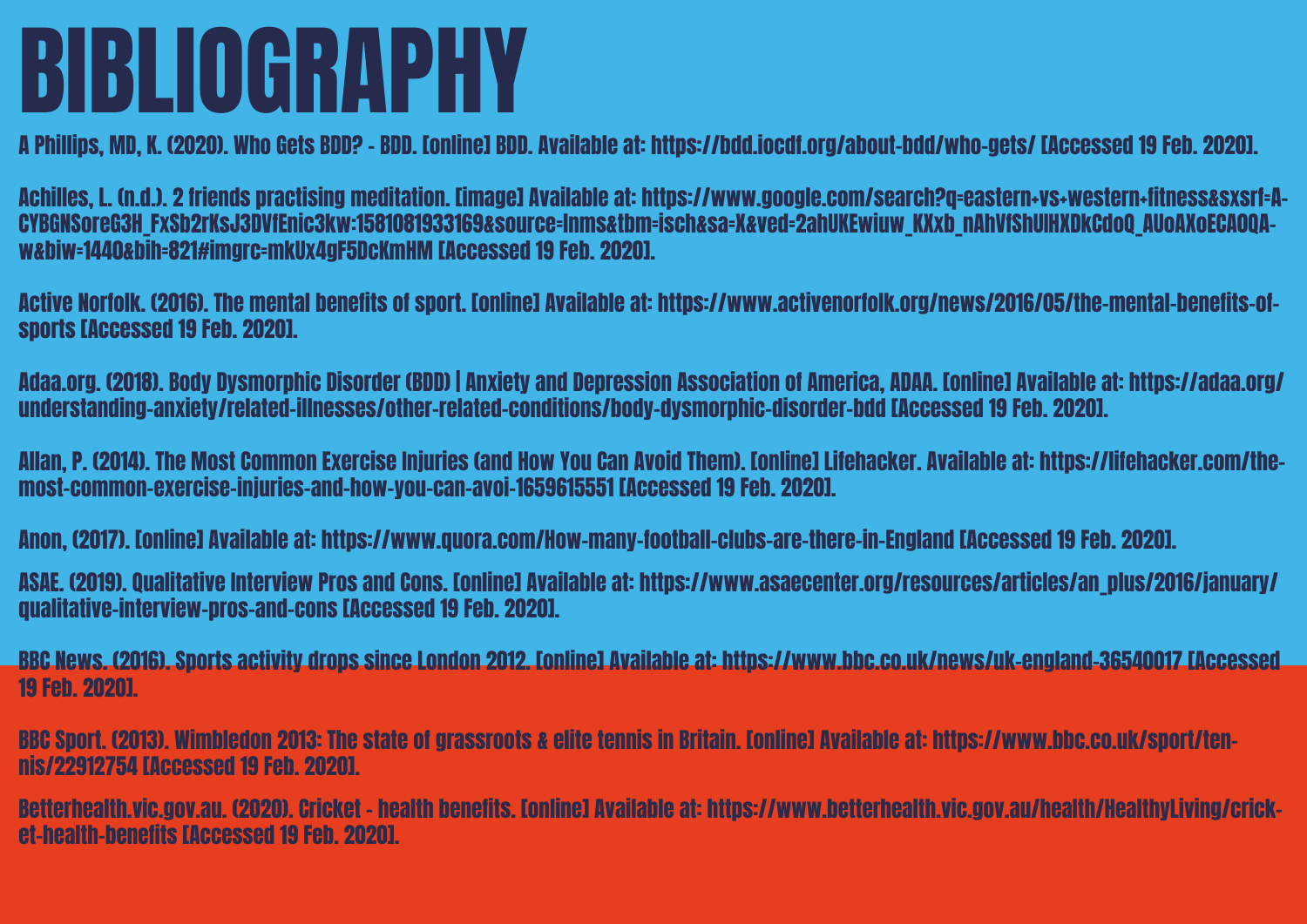Betterhealth.vic.gov.au. (2020). Tennis – health benefits. [online] Available at: https://www.betterhealth.vic.gov.au/health/healthyliving/tennis-health-benefits [Accessed 19 Feb. 2020].

Bodybuilding.com (n.d.). Man squatting with barbell. [image] Available at: https://www.google.com/search?q=weightlifting+in+gym&tbm=isch&ved=2ahUKEwj2yvvBxr\_nAhVPiRoKHU7nDt4Q2-cCegQIABAA&oq=weightlifting+in+gym&gs\_l=img.3..0.2257.3060..3467...0.0..1.141.611.5j2......0....1.. gws-wiz-img.......0i67j0i24.YdFAL9kDgiA&ei=sWY9XrauMs-Sas7Ou\_AN&bih=821&biw=1440#imgrc=SVBNYLAoDzq6IM [Accessed 19 Feb. 2020].

Brauser, D. (2017). New Treatments for Negative Schizophrenia Symptoms Stir Debate. [online] Medscape. Available at: https://www.medscape. com/viewarticle/884847 [Accessed 19 Feb. 2020].

British Rowing. (2020). About us - British Rowing. [online] Available at: https://www.britishrowing.org/about-us/ [Accessed 19 Feb. 2020].

Cuncic, A. (2020). How to Cope With Social Anxiety at the Gym. [online] Verywell Mind. Available at: https://www.verywellmind.com/cope-with-social-anxiety-at-the-gym-4125214 [Accessed 19 Feb. 2020].

Didcot Netball Club. (2018). Didcot Netball Club. [online] Available at: http://didcotnetballclub.co.uk/netball-and-its-benefits [Accessed 19 Feb. 2020].

Diet Show (2020). Women lunging in a park. [image] Available at: https://www.google.com/search?q=exercise-outside-woman-stock-today-150427-tease\_72497df9c4ab67a1d1a016b22206a5af.social+share+1200x630+center.jpg&sxsrf=ACYBGNRzH24RcUMfIeiHv\_koFfl0qHwOwA:1582118030778&source=lnms&tbm=isch&sa=X&ved=2ahUKEwiEj9752N3nAhWDlFwKHdyzB10Q\_AUoAXoECAcQAw&biw=1440&bih=821#imgrc=VfDi-AplWddVacM [Accessed 19 Feb. 2020].

Dossantos, N. (2016). 8 Ways to Exercise on a Busy Schedule. [online] The Active Times. Available at: https://www.theactivetimes.com/fitness/ your-first-time/8-ways-exercise-busy-schedule [Accessed 19 Feb. 2020].

# BIBLIOGRAPHY

Betterhealth.vic.gov.au. (2020). Swimming - health benefits. [online] Available at: https://www.betterhealth.vic.gov.au/health/healthyliving/ swimming-health-benefits [Accessed 19 Feb. 2020]. Bet<br>sw<br>Bet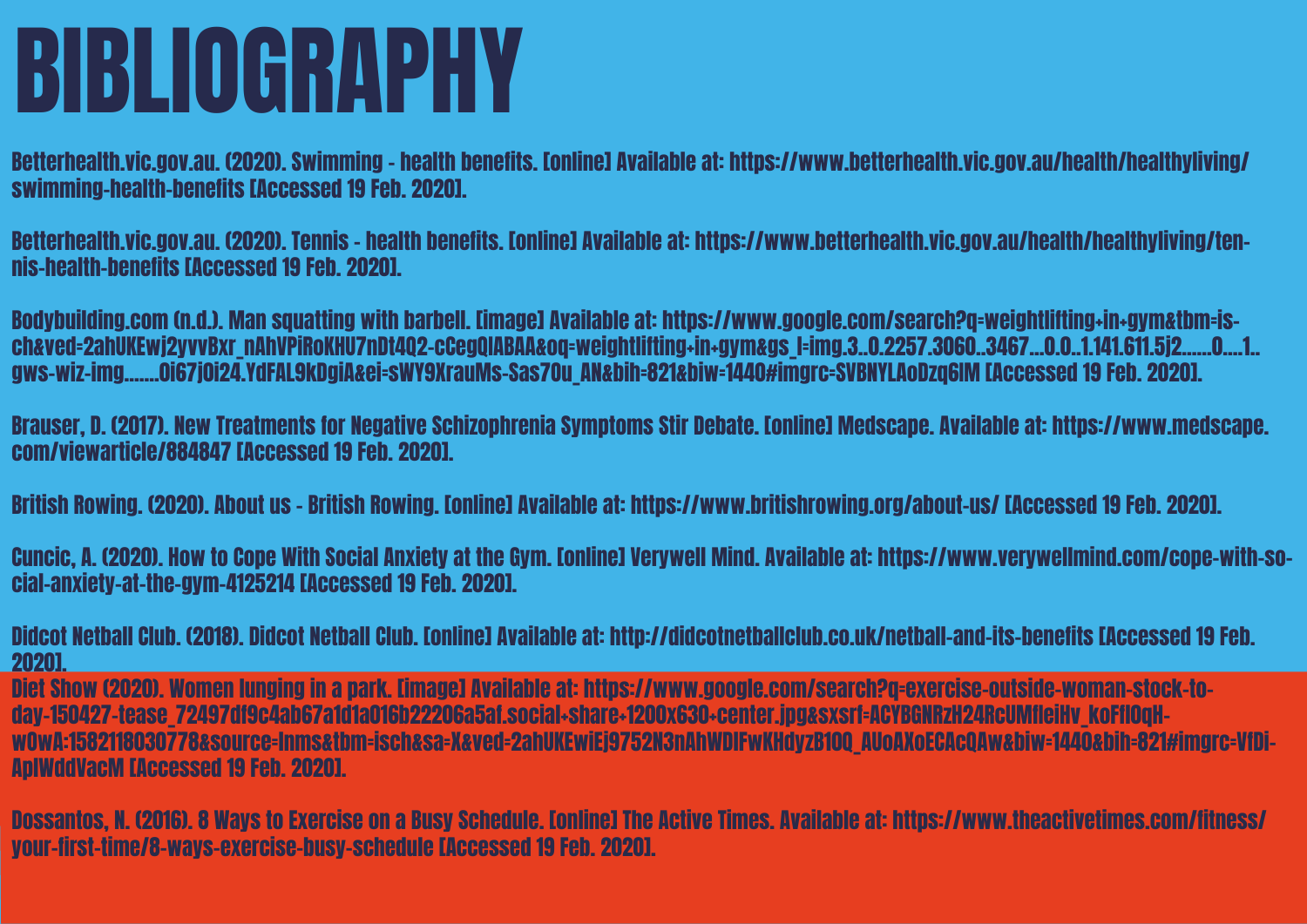Edmunds, D., Biggs, H. and Goldie, I. (2013). Get Physical - The impact of physical activity on wellbeing. [ebook] Mental health foundation. Available at: https://www.mentalhealth.org.uk/sites/default/files/lets-get-physical-report.pdf [Accessed 19 Feb. 2020].

b<br>E<br>E En.wikipedia.org. (2019). Swim England. [online] Available at: https://en.wikipedia.org/wiki/Swim\_England [Accessed 19 Feb. 2020]. Fsem.ac.uk. (n.d). The Role of Physical Activity and Sport in Mental Health. [online] Available at: https://www.fsem.ac.uk/position\_statement/ the-role-of-physical-activity-and-sport-in-mental-health/ [Accessed 19 Feb. 2020].

Getty Images (n.d.). Running for mental health - Newcastle Frontrunners. [image] Available at: https://www.google.com/search?q=mental+health&sxsrf=ACYBGNTQSKtN1BzQqJOnxElnUhssIBYTxA:1580915383572&source=lnms&tbm=isch&sa=X&ved=2ahUKEwj8hO7e2LrnAhWJUBUIHepzBx-YQ\_AUoAnoECBIQBA&biw=1440&bih=821#imgrc=qjGKweC5v49-xM [Accessed 19 Feb. 2020].

Google.com. (n.d). journey mapping cons - Google Search. [online] Available at: https://www.google.com/search?q=journey+mapping+cons&sxsrf=ACYBGNSX3xlpH-dkuPBuAtt8tQtEGgiyDw:1580146526517&source=lnms&sa=X&ved=0ahUKEwjpzp\_DqKTnAhVDtnEKHdtWD5AQ\_AUIDSgA&biw=1440&bih=821&dpr=2 [Accessed 19 Feb. 2020].

Google.com. (n.d). semiotics pros and cons - Google Search. [online] Available at: https://www.google.com/search?sxsrf=ACYBGNT4EByH7hijy-0NdQ\_skdybwF4KQA%3A1580144698653&ei=OhgvXsfMJ8uO8gLVsbzoBA&q=semiotics+pros+and+cons&oq=semiotics+pro&gs\_l=psy-ab.3.0.0l7j0i2 2i30l3.5867.8069..9845...1.2..0.75.346.5......0....1..gws-wiz.......0i71j0i131i20i263j0i67.f8UQGOblGug [Accessed 19 Feb. 2020].

Google.com. (n.d). surveys pros and cons - Google Search. [online] Available at: https://www.google.com/search?q=surveys+pros+and+cons&oq=surveys+&aqs=chrome.2.69i57j0l7.3936j0j7&sourceid=chrome&ie=UTF-8 [Accessed 19 Feb. 2020].

Gregory, A. (2019). More than 120,000 NHS patients kept on 'hidden waiting lists' for mental health appointments. [online] The Independent. Available at: https://www.independent.co.uk/news/health/nhs-mental-health-treatment-therapy-waiting-list-appointment-a9079541.html [Accessed 19 Feb. 2020].

Haddad, P. and Haddad, I. (2015). Mental Health Stigma | Articles. [online] Bap.org.uk. Available at: https://www.bap.org.uk/articles/mental-health-stigma/ [Accessed 19 Feb. 2020].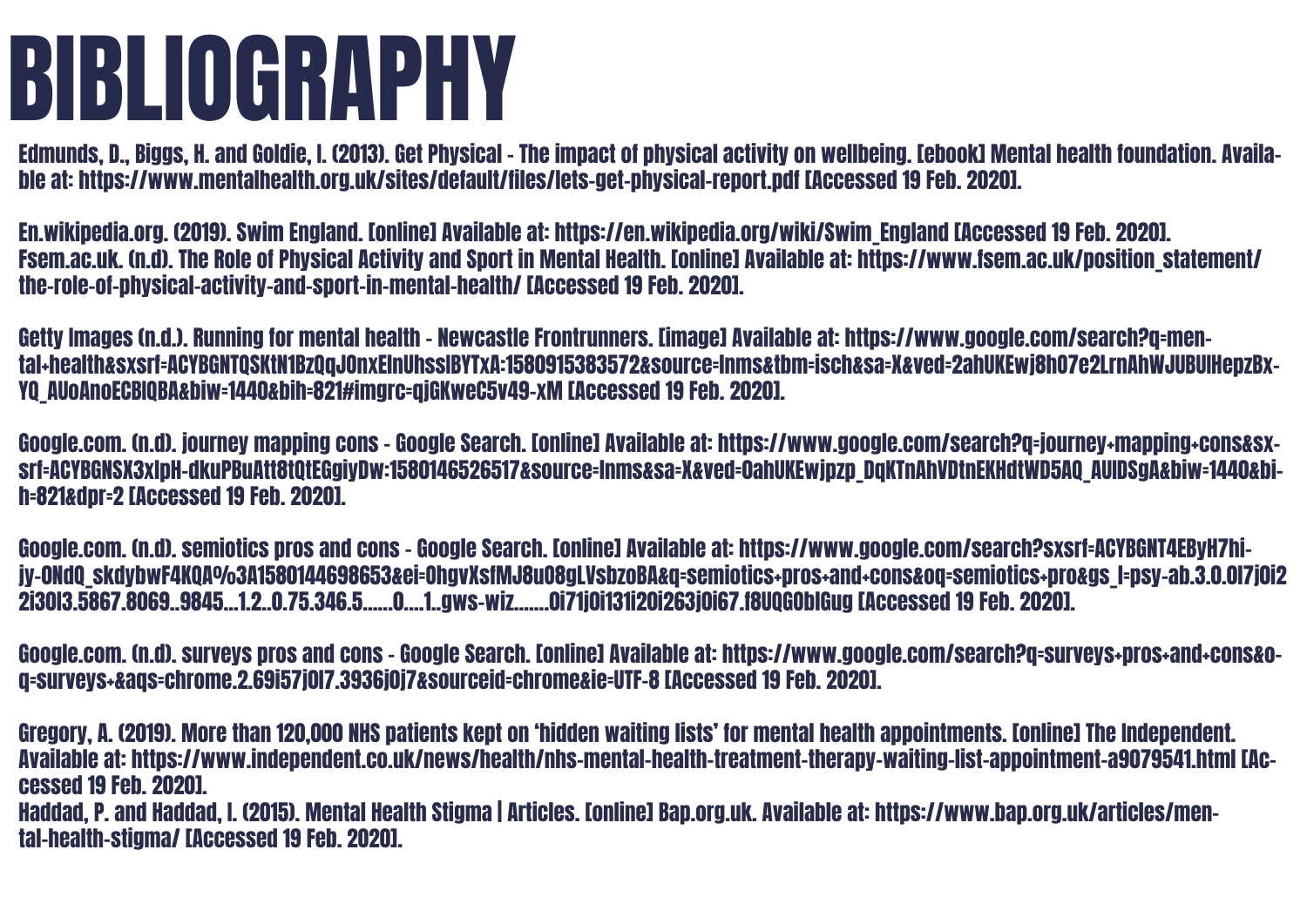Harold Compton, M. and Atkinson, A. (2020). 7 Good Reasons Teenagers Should Play Sports. [online] Marine Military Academy Blog. Available at: https://www.mma-tx.org/blog/13308/7-good-reasons-teenagers-should-play-sports/ [Accessed 19 Feb. 2020].

na<br>htt<br>^^ HCPNow.com. (2018). Difference In Exercise Practices: Eastern and Western Cultures - HCPNow.com. [online] Available at: https://hcpnow.com/ exercise-east-to-west-how-much-difference-could-there-be/ [Accessed 19 Feb. 2020].

health, M. (n.d). Mental health | Sport England. [online] Sportengland.org. Available at: https://www.sportengland.org/our-work/mental-health/ why-we-invest-in-mental-health/ [Accessed 19 Feb. 2020].

Healthdirect.gov.au. (2019). Exercise and mental health. [online] Available at: https://www.healthdirect.gov.au/exercise-and-mental-health [Accessed 19 Feb. 2020].

Healthline. (2016). The Top Mental Benefits of Sports. [online] Available at: https://www.healthline.com/health/mental-benefits-sports [Accessed 19 Feb. 2020].

Horton, L. (2017). How does mental illness impact our physical body?. [online] MQ: Transforming Mental Health. Available at: https://www.mqmentalhealth.org/posts/4-ways-our-physical-health-could-be-impacted-by-our-mental-health [Accessed 19 Feb. 2020].

Insights In Marketing. (2020). Ethnographic Research: The Pros, Cons & Modern Solutions. [online] Available at: https://www.insightsinmarketing.com/resources/blog/ethnographies-the-pros-cons-and-modern-solutions [Accessed 19 Feb. 2020].

Kane, S. (2018). 10 Benefits of Tai Chi for Better Overall Health, Well-Being and Living Longer. [online] Psych Central. Available at: https://psychcentral.com/lib/10-benefits-of-tai-chi-for-better-overall-health-well-being-and-living-longer/ [Accessed 21 Feb. 2020].

Khan, J. (2019). Bodybuilders go to extremes to compete, and it can take a serious toll on their health. [online] ABC News. Available at: https:// www.abc.net.au/news/health/2019-05-01/bodybuilding-health-effects-dehydration-starvation-hormones/10971608 [Accessed 19 Feb. 2020].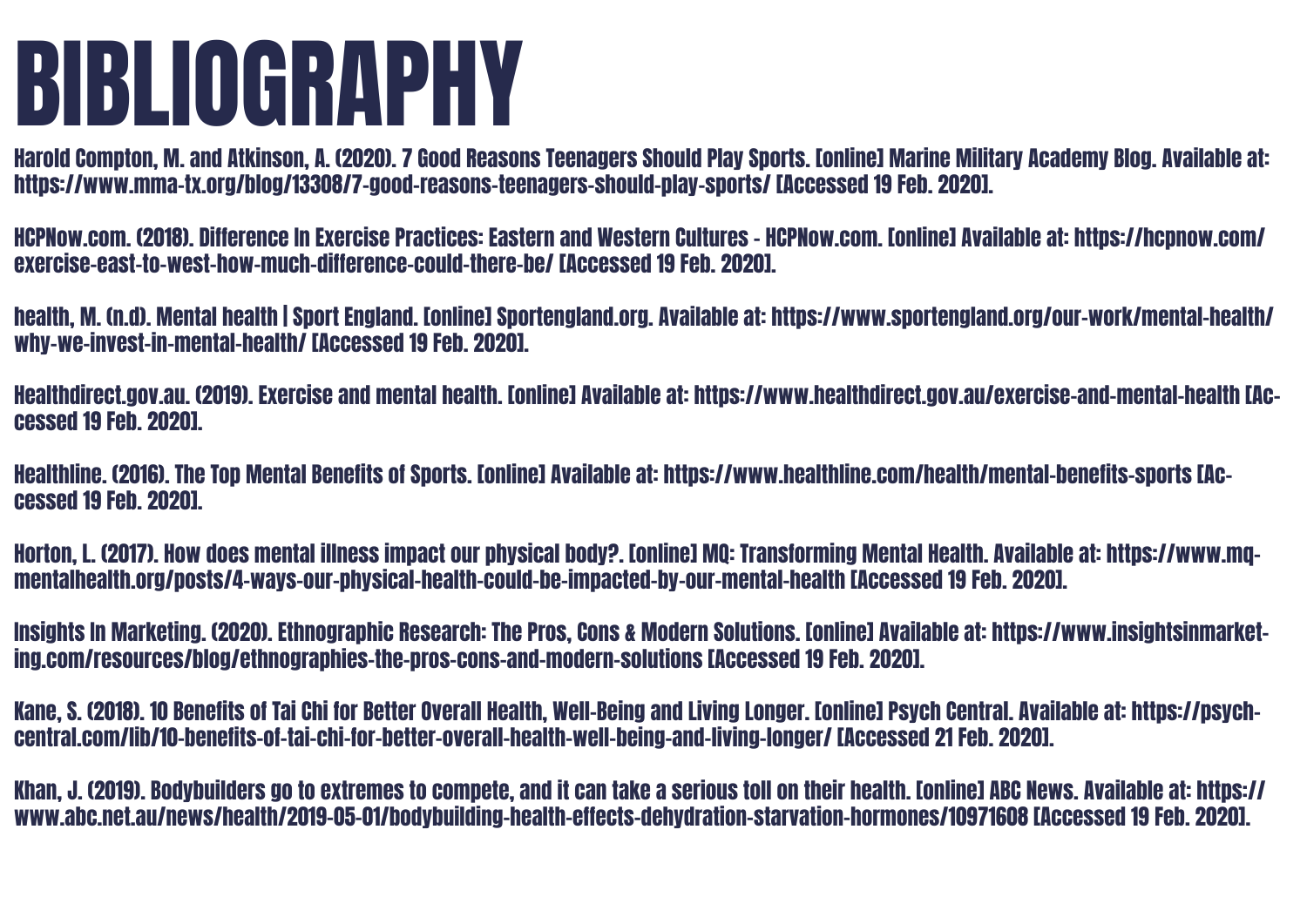Lange, D. (2019). Topic: Fitness industry in the United Kingdom (UK). [online] www.statista.com. Available at: https://www.statista.com/topics/3411/fitness-industry-in-the-united-kingdom-uk/ [Accessed 19 Feb. 2020].

<u>-a:</u><br>ne:<br>Las<br>ww Laskey, J. (2020). 4 Reasons New Year's Resolution Fad Diets Don't Work — and What to Do Instead. [online] EverydayHealth.com. Available at: https:// www.everydayhealth.com/diet-nutrition/reasons-new-years-resolution-fad-diets-dont-work-what-instead/ [Accessed 19 Feb. 2020].

Legg, T. (2019). Emotional Health: Why It's as Important as Physical Health. [online] Healthline. Available at: https://www.healthline.com/health/emotional-health#improvement [Accessed 19 Feb. 2020].

Londonandsoutheastnetball.co.uk. (2020). Clubs - London and South East Netball. [online] Available at: https://www.londonandsoutheastnetball.co.uk/ play-netball/clubs [Accessed 19 Feb. 2020].

Man holding fingers to his brain. (n.d.). [image] Available at: https://content.thriveglobal.com/wp-content/uploads/2019/05/C9D784E0-799F-4DE1-86F2- A62943907C21.jpeg?w=1550 [Accessed 19 Feb. 2020].

Mental Health America. (2020). Mental Health Treatments. [online] Available at: https://www.mhanational.org/mental-health-treatments [Accessed 19 Feb. 2020].

Mental Health Association in Forsyth County. (n.d.). What is Mental Illness? - Mental Health Association in Forsyth County. [online] Available at: https:// www.triadmentalhealth.org/what-is-mental-illness/ [Accessed 19 Feb. 2020].

Mental Health Foundation. (2016). Physical health and mental health. [online] Available at: https://www.mentalhealth.org.uk/a-to-z/p/physical-healthand-mental-health [Accessed 19 Feb. 2020].

MHFA Portal. (2019). Mental health statistics. [online] Available at: https://mhfaengland.org/mhfa-centre/research-and-evaluation/mental-health-statistics/ [Accessed 19 Feb. 2020].

Mind.org.uk. (2017). How common are mental health problems?. [online] Available at: https://www.mind.org.uk/information-support/types-of-mentalhealth-problems/statistics-and-facts-about-mental-health/how-common-are-mental-health-problems/ [Accessed 19 Feb. 2020].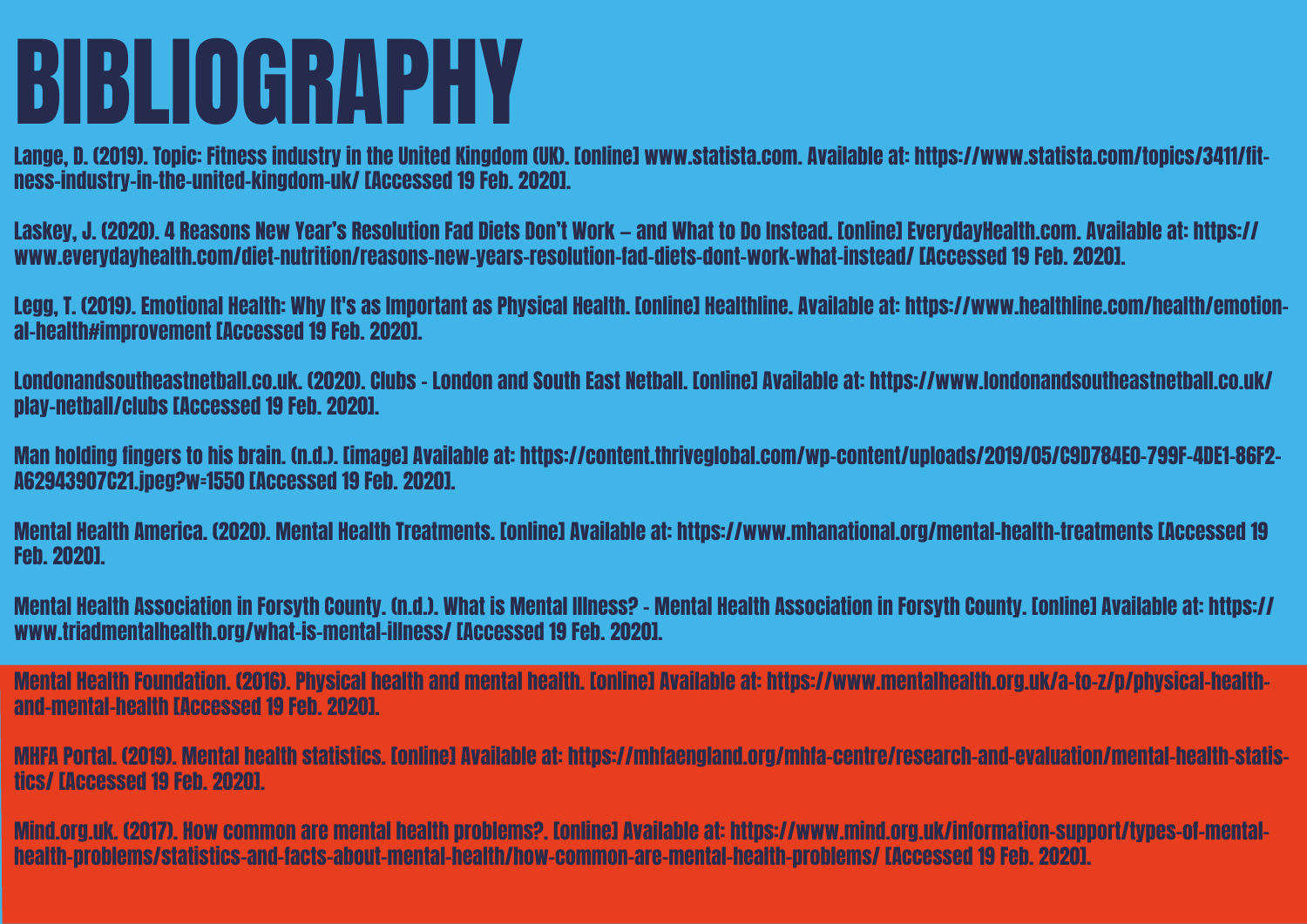Mind.org.uk. (2020). Types of mental health problems. [online] Available at: https://www.mind.org.uk/information-support/types-of-mentalhealth-problems/ [Accessed 19 Feb. 2020].

mi<br>he<br>ma Morris, N. (2019). We need to talk about the psychological effects of sports injuries | Metro News. [online] Metro.co.uk. Available at: https:// metro.co.uk/2019/01/18/need-talk-psychological-effects-suffering-sports-injury-8352193/ [Accessed 19 Feb. 2020].

NEO PRIME SPORT. (2019). Top 10 Most Popular Sports in the United Kingdom. [online] Available at: https://neoprimesport.com/top-10-most-popular-sports-in-the-united-kingdom/ [Accessed 19 Feb. 2020].

nhs.uk. (2020). 5 steps to mental wellbeing. [online] Available at: https://www.nhs.uk/conditions/stress-anxiety-depression/improve-mental-wellbeing/ [Accessed 19 Feb. 2020].

NIH News in Health. (2018). Creating Healthy Habits. [online] Available at: https://newsinhealth.nih.gov/2018/03/creating-healthy-habits [Accessed 19 Feb. 2020].

Ohrnberger, J., Fichera, E. and Sutton, M. (2017). The relationship between physical and mental health: A mediation analysis. Social Science & Medicine, 195, pp.42-49.

Onfit Training College. (n.d.). The effect of environment on a workout. [online] Available at: https://onfit.edu.au/health-fitness-blog/the-effectof-environment-on-a-workout/ [Accessed 19 Feb. 2020].

Overstock.com. (2019). Overstock.com: Online Shopping - Bedding, Furniture, Electronics, Jewelry, Clothing & more. [online] Available at: https://www.overstock.com/guides/top-10-benefits-of-using-a-rowing-machine [Accessed 19 Feb. 2020].

Pinto, S. (2020). Body Dysmorphia from a Gym Addiction | Timberline Knolls. [online] Timberline Knolls. Available at: https://www.timberlineknolls.com/eating-disorder/body-dysmorphia/how-it-impacts-women/ [Accessed 19 Feb. 2020].

Popularity, Y. (2018). Yoga Statistics: Staggering Growth Shows Ever-increasing Popularity. [online] The Good Body. Available at: https://www. thegoodbody.com/yoga-statistics/ [Accessed 21 Feb. 2020].

- 
- 
- 
- 
- 
- 
- 
- 
-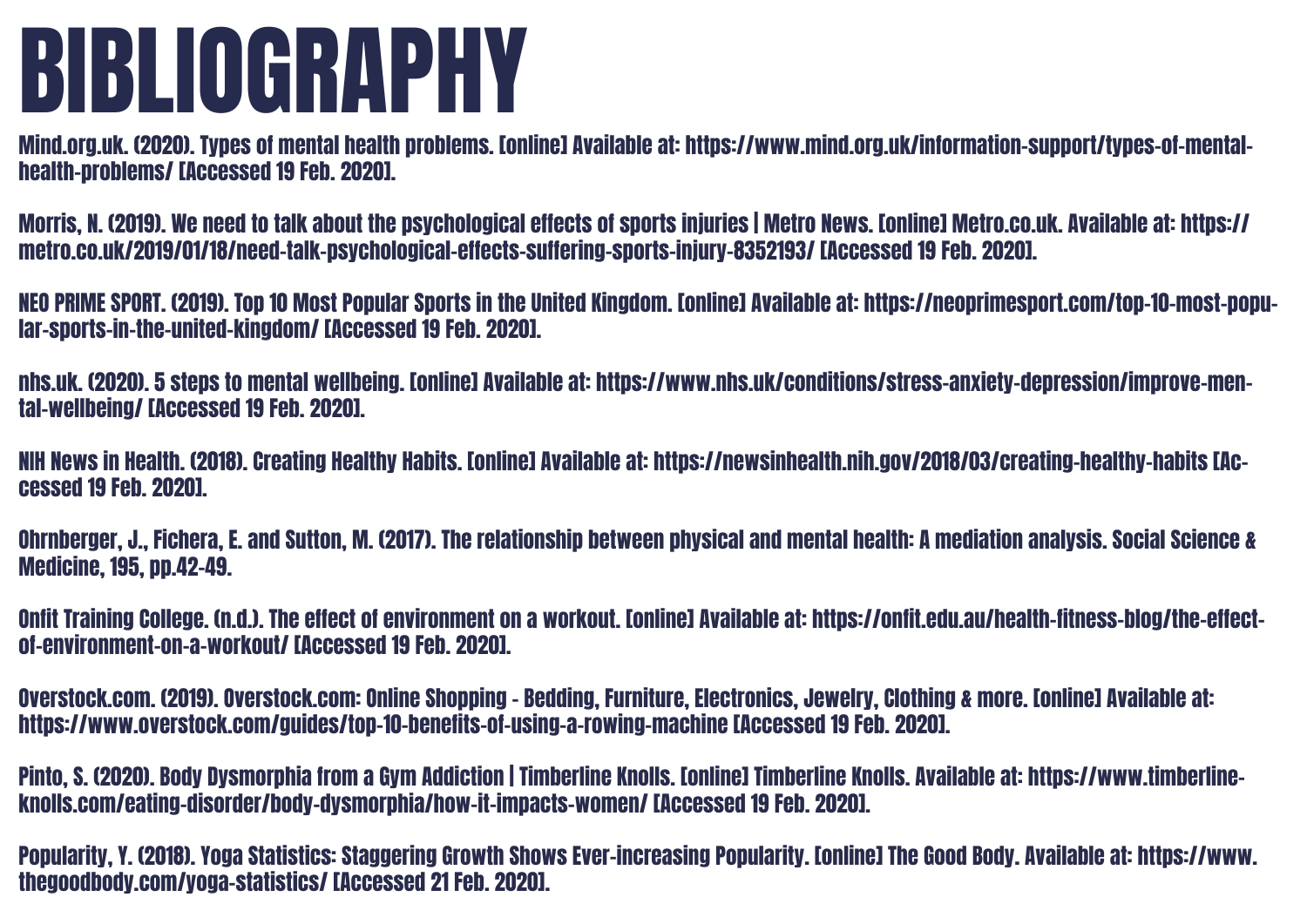Quesnel, C. (2018). 2018 STATE OF THE UK FITNESS INDUSTRY REPORT - OUT NOW — The Leisure Database Company. [online] The Leisure Database Company. Available at: https://www.leisuredb.com/blogs/2018/5/16/2018-state-of-the-uk-fitness-industry-report-out-now [Accessed 19 Feb. 2020].

pa<br>
R<br>
fo Reid, T. (2014). The Right Way to Warm Up for Your Workout. [online] Lifehacker. Available at: https://lifehacker.com/the-right-way-to-warm-upfor-your-workout-1642879389 [Accessed 19 Feb. 2020].

Richardson, A. (2017). 7 Strategies to Make Healthy Habits Stick. [online] Huffpost.com. Available at: https://www.huffpost.com/entry/7-strategies-to-make-healthy-habits-stick\_b\_10220356?guccounter=1&guce\_referrer=aHR0cHM6Ly93d3cuZ29vZ2xlLmNvbS8&guce\_referrer\_sig=AQA-AACu-a8DpxY8Yqz\_ZrqPJ3F9ckhlc\_aO\_fyFMTtEN5cZpTiCyqSkIPPQ5BZJd6DTlfEukrEV5dHPOpjWj2gUhkUbd5Gyot7v8Nn9bfuj5uSoyDpLA8XxRvLpIyjqaEme0n2uBhZ8iuguSBLpdQy59lBDrx-4BicLTIwXNY-CFfac5 [Accessed 19 Feb. 2020].

Roberts, A. (2019). Self-conscious at the gym? Here are three ways around that | JOE.co.uk. [online] JOE.co.uk. Available at: https://www.joe. co.uk/fitness-health/self-conscious-gym-tips-214868 [Accessed 20 Feb. 2020].

Sahealth.sa.gov.au. (2019). The risk of inactivity :: SA Health. [online] Available at: https://www.sahealth.sa.gov.au/wps/wcm/connect/public+ content/sa+health+internet/healthy+living/is+your+health+at+risk/the+risk+of+inactivity [Accessed 19 Feb. 2020].

Screenshot 2020-02-07 at 13.51.21 (Survey title) Screenshot 2020-02-14 at 16.39.05 (Male vs Female graph) Screenshot 2020-02-14 at 16.39.24 (Ages) Screenshot 2020-02-14 at 16.39.51 (participation in regular fitness) Screenshot 2020-02-14 at 16.40.00 (Mental health rating) Screenshot 2020-02-14 at 16.40.12 (Positive benefits of exercise) Screenshot 2020-02-14 at 16.41.15 (Reasons against exercising) Screenshot 2020-02-14 at 16.41.23 (Do you see any negative effects when exercising) Screenshot 2020-02-14 at 16.41.33 (Negative effects of exercise) Screenshot 2020-02-14 at 16.41.41 (Would you consider eastern styles) Screenshot 2020-02-19 at 10.09.00 (Interview questions) Screenshot 2020-02-19 at 10.11.05 (Karls answers)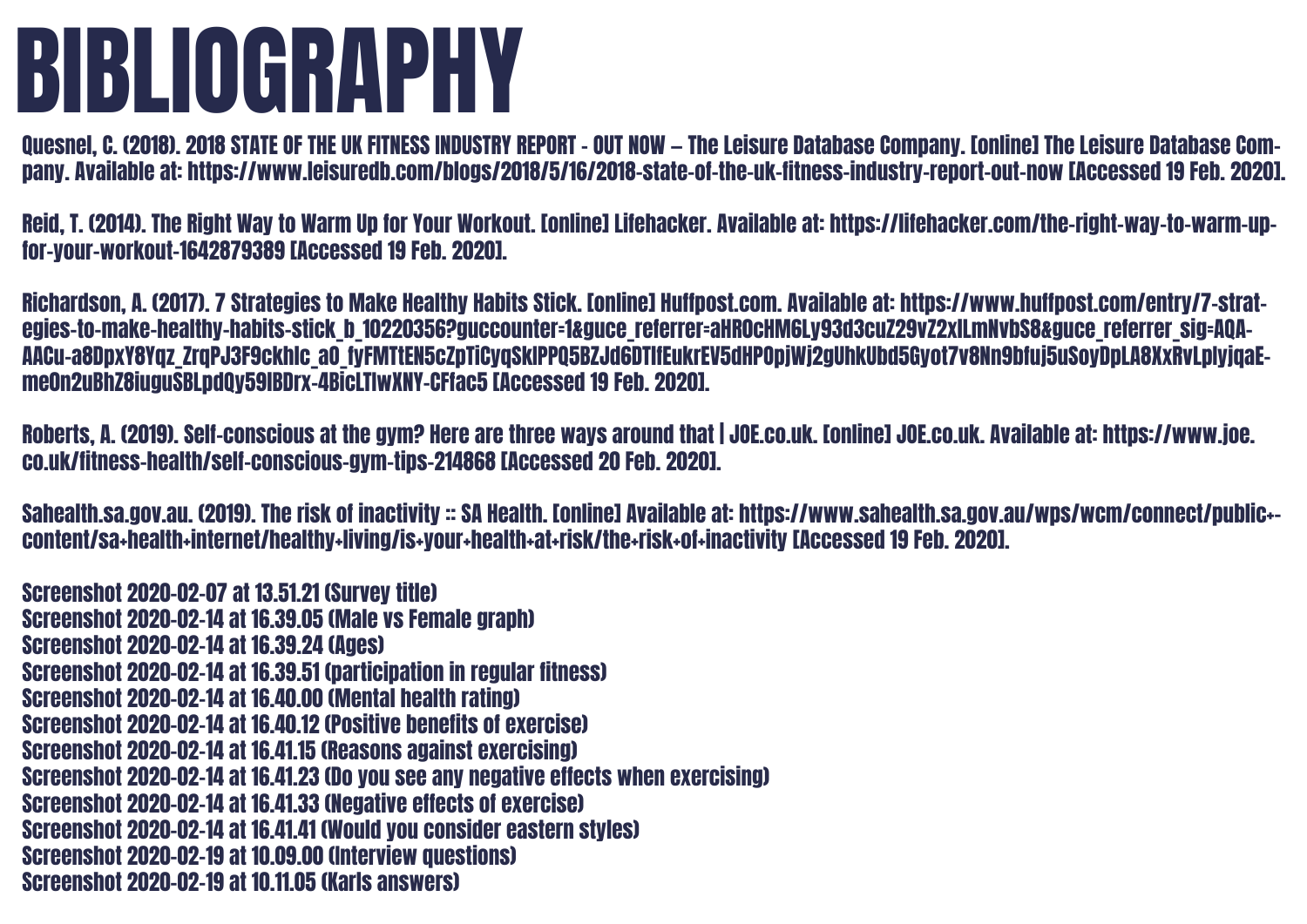sci<br>Sci<br>Sci<br>Sci Screenshot 2020-02-19 at 10.15.21 (Megan's answers) Screenshot 2020-02-19 at 10.16.22 (Esther's answers) Screenshot 2020-02-19 at 10.17.22 (Catherines answers) Screenshot 2020-02-19 at 10.18.20 (Jims answers) Screenshot 2020-02-19 at 11.15.55 (Reeces answers) Screenshot 2020-02-19 at 11.16.46 (Emily's answers)

Scully, E. (2019). 21 Day Habit Timeline: How to Form a Habit in 21 Days (Day by Day!). [online] Medium. Available at: https://medium.com/swlh/21 day-habit-timeline-how-to-form-a-habit-in-21-days-day-by-day-92298446bf6b [Accessed 19 Feb. 2020].

Semeco, A. (2017). The Top 10 Benefits of Regular Exercise. [online] Healthline. Available at: https://www.healthline.com/nutrition/10-benefits-of-exercise [Accessed 19 Feb. 2020].

Sharecare. (2020). Finding Your Place on the Mat. [online] Available at: https://www.sharecare.com/health/mind-body-exercise/article/tai-chiyoga [Accessed 19 Feb. 2020].

Statista. (2016). Reasons for not participating in sports by gender in Wales 2014 I Statistic | Statista. [online] Available at: https://www.statista. com/statistics/581410/reasons-for-not-participating-in-sports-by-gender-in-wales/ [Accessed 19 Feb. 2020].

SurveyMonkey (n.d.). Surveymonkey logo. [image] Available at: https://www.google.com/search?q=survey+monkey&sxsrf=ACYBGNQkwS3gfjEUCFROZdjEG1BGE3zmVA:1581083273147&source=lnms&tbm=isch&sa=X&ved=2ahUKEwigt-yWyr\_nAhUEilwKHblOC-0Q\_AUoAXoECA0QAw&biw=1440&bih=821#imgrc=jUdgKOC8Th1CzM [Accessed 19 Feb. 2020].

Tarro, E. (2015). What really stops people from sports participation?. [online] The Sportlyzer Blog. Available at: https://blog.sportlyzer.com/en/ sports-participation-europe/ [Accessed 19 Feb. 2020].

The Red Delta Project. (2011). Eastern vs. Western Fitness Philosophies - The Red Delta Project. [online] Available at: https://reddeltaproject.com/ eastern-vs-western-fitness-philosophies/ [Accessed 19 Feb. 2020].